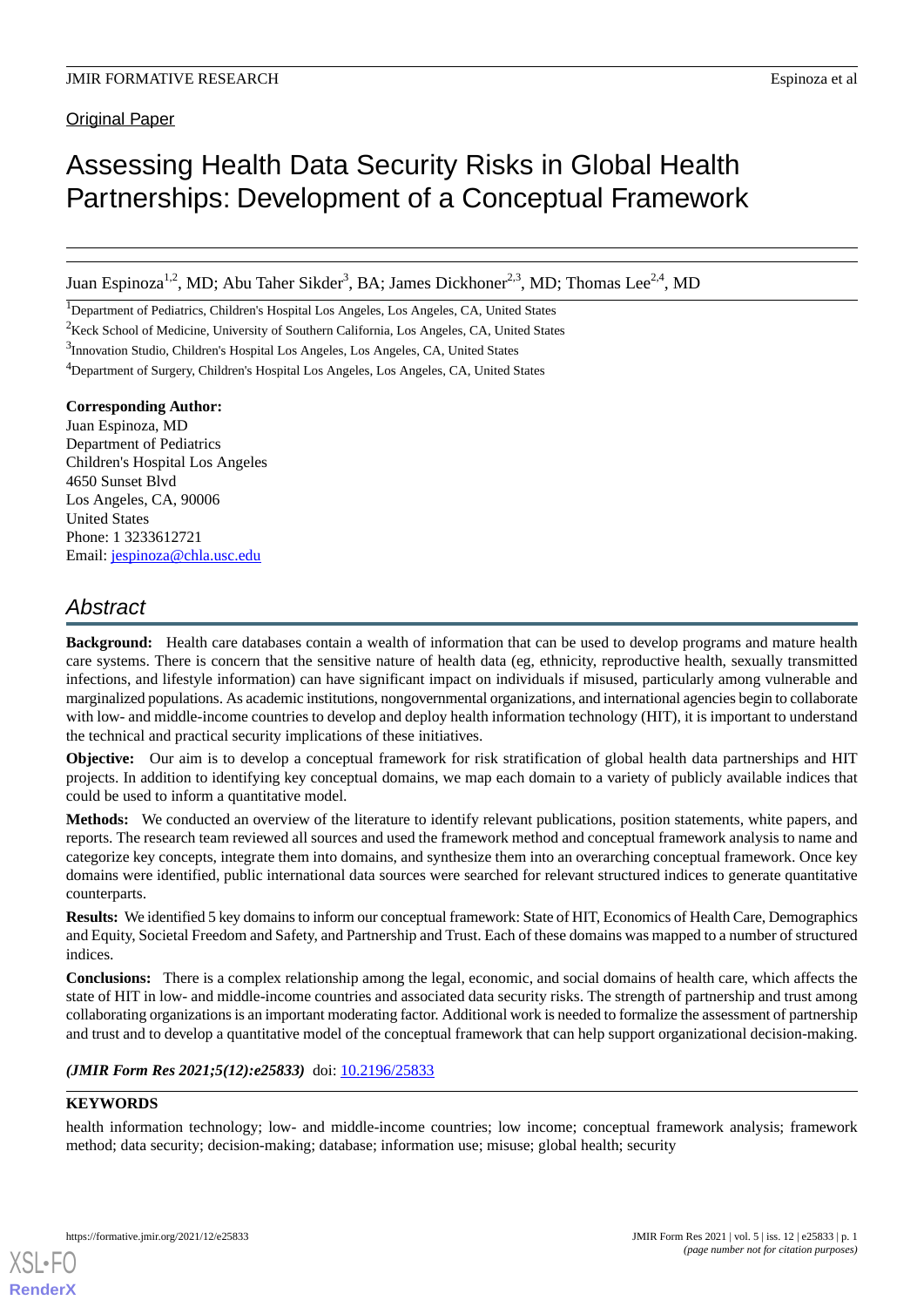## *Introduction*

#### **Background**

Health information technology (HIT) refers to electronic health records (EHRs), patient portals and other software platforms, public health databases, hardware devices, and technology systems, which contain a wealth of information used for patient care and resource allocation. According to a 2016 World Health Organization (WHO) global survey on eHealth, the adoption of EHR systems had increased by 46% in the previous 5 years [[1\]](#page-9-0). Increasing numbers of low- and middle-income countries (LMICs) are implementing HIT as they continue developing their health care infrastructure [[2](#page-9-1)[,3](#page-9-2)]. In many cases, these systems are being implemented in collaboration with foreign academic institutions, health care systems, and nonprofit or research organizations [\[4](#page-10-0),[5\]](#page-10-1). However, there are unique organizational, technical, functional, educational, and ethical challenges that require meticulous consideration—especially with respect to their security implications [\[6](#page-10-2)].

In many LMICs, legal, regulatory, and technical frameworks around HIT are undeveloped [\[6](#page-10-2)]. Furthermore, the sensitive nature of health data (eg, ethnicity, reproductive health, sexually transmitted infections, and lifestyle information) can have significant impact on individuals if misused [\[7](#page-10-3)]. The combination of developing legal frameworks and decreased

ability of public institutions to protect individuals may create a particularly vulnerable environment for HIT and health data. A framework to understand and stratify the risk associated with HIT may be beneficial to organizations engaging in global health partnerships that generate significant amounts of health data.

Our research team has been focused on international clinical and research partnerships in Armenia. As we have engaged in the process of designing and deploying a safe, scalable health data platform in Armenia, other countries in the region have expressed interest in implementing similar systems. This geopolitical region is home to the Commonwealth of Independent States (CIS), an intergovernmental organization of 11 post-Soviet countries: Armenia, Azerbaijan, Belarus, Kazakhstan, Kyrgyzstan, Moldova, Russia, Tajikistan, Turkmenistan, Ukraine, and Uzbekistan [\(Figure 1](#page-1-0)) [[8\]](#page-10-4). These countries inherited the Soviet Union's Semashko health system and many of its flaws in transitioning to a modern primary care model, including premature mortality, variable quality of care, poor noncommunicable disease management, and high out-of-pocket payments [\[9](#page-10-5)-[11\]](#page-10-6). Rising social and economic challenges such as inequality and the cost of funding public health are also significant concerns [[9\]](#page-10-5). To address these concerns, CIS member states have embarked on health care reform efforts to improve their health care systems, including deploying HIT [\[9,](#page-10-5)[12](#page-10-7)].

<span id="page-1-0"></span>



#### **Need for a Framework**

As our organization considers new partnerships among other CIS members, the need for a framework to understand potential HIT security risks has become more pressing. Given the lack of an existing risk stratification framework to assess and

[XSL](http://www.w3.org/Style/XSL)•FO **[RenderX](http://www.renderx.com/)**

consider the security vulnerabilities with implementing HIT in LMICs, we decided to create our own. In this paper we present a conceptual approach to developing such a framework and propose a variety of indices that could be leveraged to inform each subdomain. Finally, we outline our proposed next steps to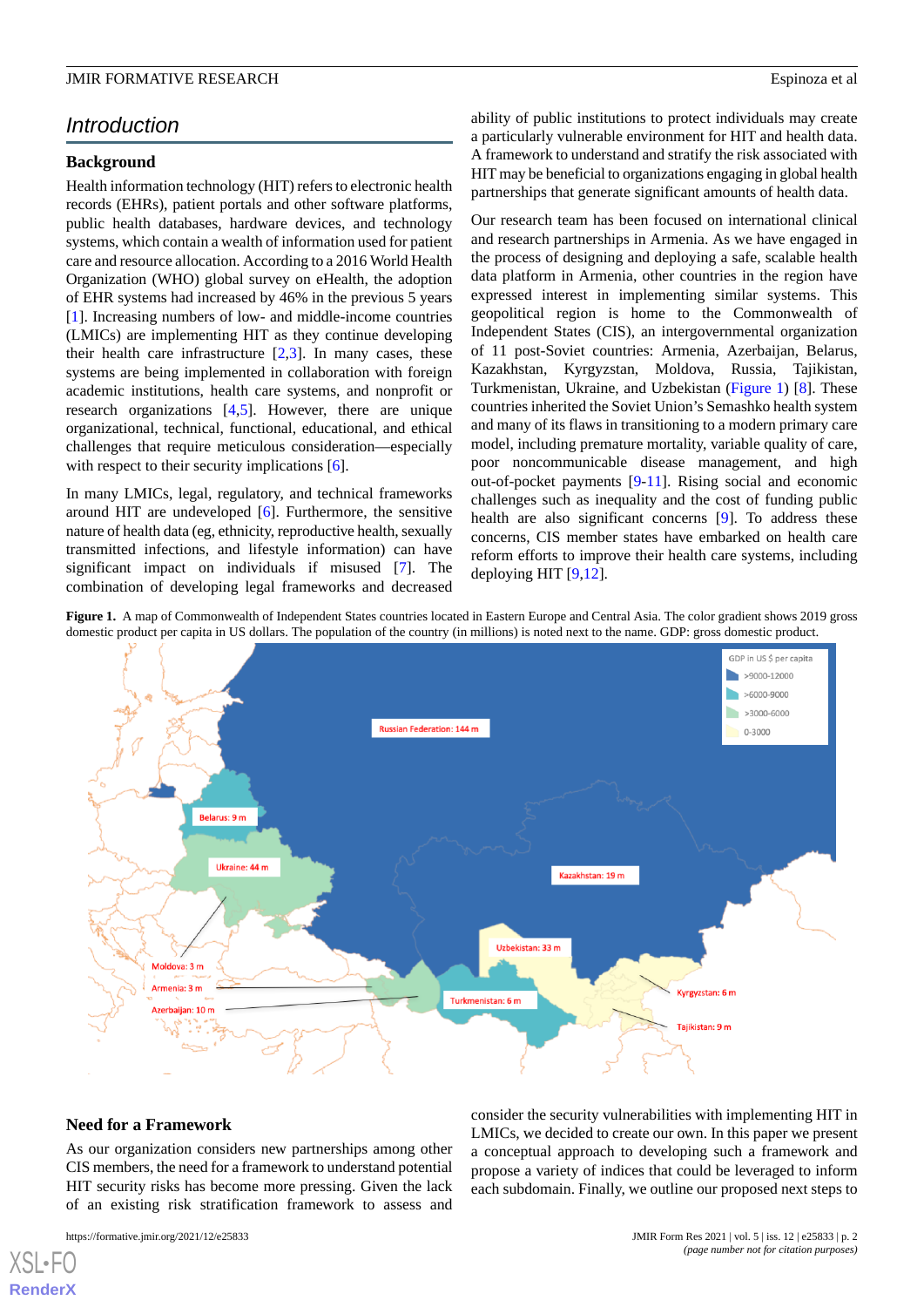seek consensus and finalize quantitative and qualitative versions of the framework.

## *Methods*

#### **Literature Review**

We reviewed the literature to identify relevant publications by searching PubMed, Ovid MEDLINE, Google Scholar, and

<span id="page-2-0"></span>**Textbox 1.** Literature search terms by concept type.

#### **Search terms**

- Geographic terms
	- Armenia
	- Europe
	- Asia
	- **Soviet**
	- Commonwealth of Independent States (CIS)
	- Low- and middle-income countries (LMIC)
	- Developing countries
	- Global health
	- **International**
- Technology terms
	- Data
	- Health data
	- Patient data
	- **Information**
	- Health information
	- Patient information
	- Electronic health records (EHR)
	- Electronic medical records (EMR)
	- Health information technology (HIT)
	- Personal health records
	- Database
- Theme terms
	- **Security**
	- Risk
	- Partnership
	- Breach
	- Trust
	- Safety
	- Health system
	- Health policy
	- Legal

Google using the search terms presented in [Textbox 1](#page-2-0). All articles were identified as relevant by at least 2 authors (JE, ATS, or JD). References from relevant articles were also reviewed. Original research, reviews, editorials and commentaries, position statements, white papers, and industry and nongovernmental organization reports were included. Finally, the websites of international agencies such as the WHO, the United Nations, and the World Bank were reviewed for relevant data sources and publications.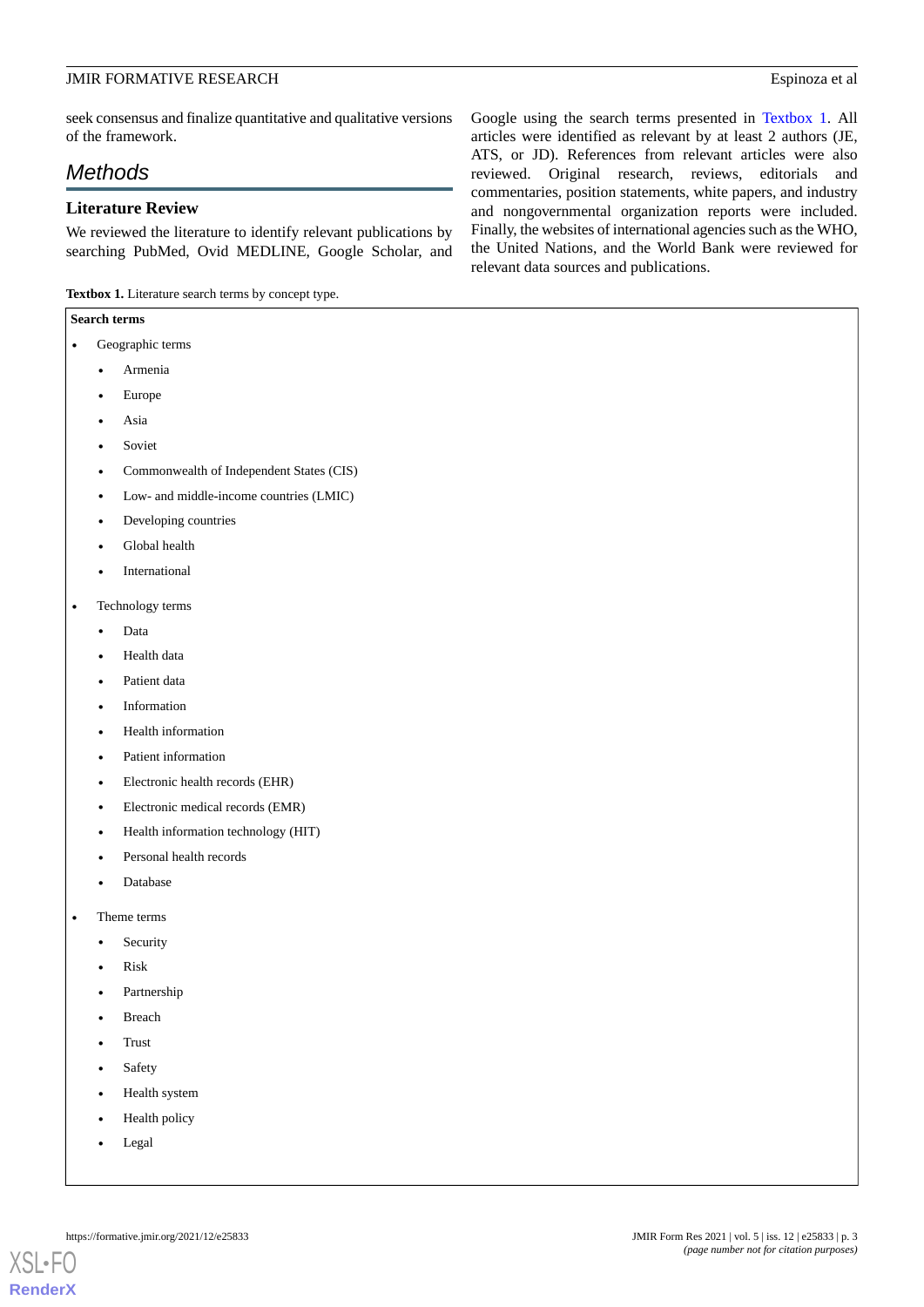#### **JMIR FORMATIVE RESEARCH** Espinoza et al. **Espinoza et al. Espinoza et al. Espinoza et al. Espinoza et al. Espinoza et al. Espinoza et al. Espinoza et al. Espinoza et al. Espinoza et al. Espinoza et al.**

#### **Conceptual Framework Development**

A conceptual framework is a "network of...interlinked concepts that allow for a comprehensive understanding of a phenomenon or phenomena [\[13](#page-10-8)]." Our conceptual framework development process borrowed iterative techniques from both the framework method [\[14](#page-10-9)] and conceptual framework analysis [\[13](#page-10-8)]. First, all literature sources were extensively reviewed for key concepts.

By categorizing and recategorizing these key concepts iteratively as more literature was reviewed, the team conceptualized them into domains that were then synthesized to develop an overarching conceptual framework using the coding methodology outlined by Gale et al [\[14](#page-10-9)]. Once key domains were identified, public international data sources were searched for relevant structured indices to generate a quantitative counterpart [\(Figure 2\)](#page-3-0).

<span id="page-3-0"></span>**Figure 2.** A visual representation of our approach to developing our conceptual framework, from literature review to refinement. NGO: nongovernmental organization.



#### **Expert Input and Refinement**

Our conceptual framework, key domains, and indices were shared formally and informally through email, conversations, and presentations with international colleagues in health care, information technology, informatics, health policy, and international relations. Feedback was collected and an iterative approach was used to refine the model and the indices included.

## *Results*

#### **Key Domains and Indices**

Our analysis resulted in an inventory of concepts that aggregated into 5 key domains that make up our conceptual framework for assessing health data security considerations in global health partnerships:

- 1. State of HIT
- 2. Economics of Health Care
- 3. Demographics and Equity
- 4. Societal Freedom and Safety
- 5. Partnership and Trust

For each of the first 4 domains, we identified publicly available indices that could be used to provide qualitative or quantitative insights. For the fifth domain, *Partnership and Trust*, we created a self-assessment tool that would allow an organization's members to take into consideration the specifics of their project, their experience on the ground, and their in-country partners.

### **State of HIT**

#### *Overview*

HIT refers to all the electronic systems used by care providers, public health workers, patients, researchers, and others to manage health information [\[15](#page-10-10)]. It includes EHRs, other software platforms, hardware devices, and technology systems [[16\]](#page-10-11). HIT systems are a critical component of several aspects of health care, including care delivery, billing, medicolegal liability, research, and health policy [[17,](#page-10-12)[18](#page-10-13)]. HIT use is influenced by factors such as cost, technical feasibility, and regulation [[3\]](#page-9-2).

The *State of HIT* domain evaluates a health system's maturity in terms of its logistic, technological, and regulatory progress within a country. The legal structure and regulatory framework around HIT and medical ethics directly influence the viability and progress of HIT [[19\]](#page-10-14). As suggested by Luna et al [[19\]](#page-10-14), overcoming legal and ethical challenges, interoperability issues, and technical security vulnerabilities greatly affects the implementation of HIT.

#### *Rationale for Indices*

[Multimedia Appendix 1](#page-9-3) [[6\]](#page-10-2) presents the proposed indices of this domain categorized into 3 broad subdomains:

1. EHR deployment considers the presence of a national EHR system's existence, regulation, and location. National EHR systems require a high level of commitment as well as technical and financial resources [[3,](#page-9-2)[20](#page-10-15)]. This implies a certain level of investment, commitment, and organizational sophistication and provides insight into the groundwork

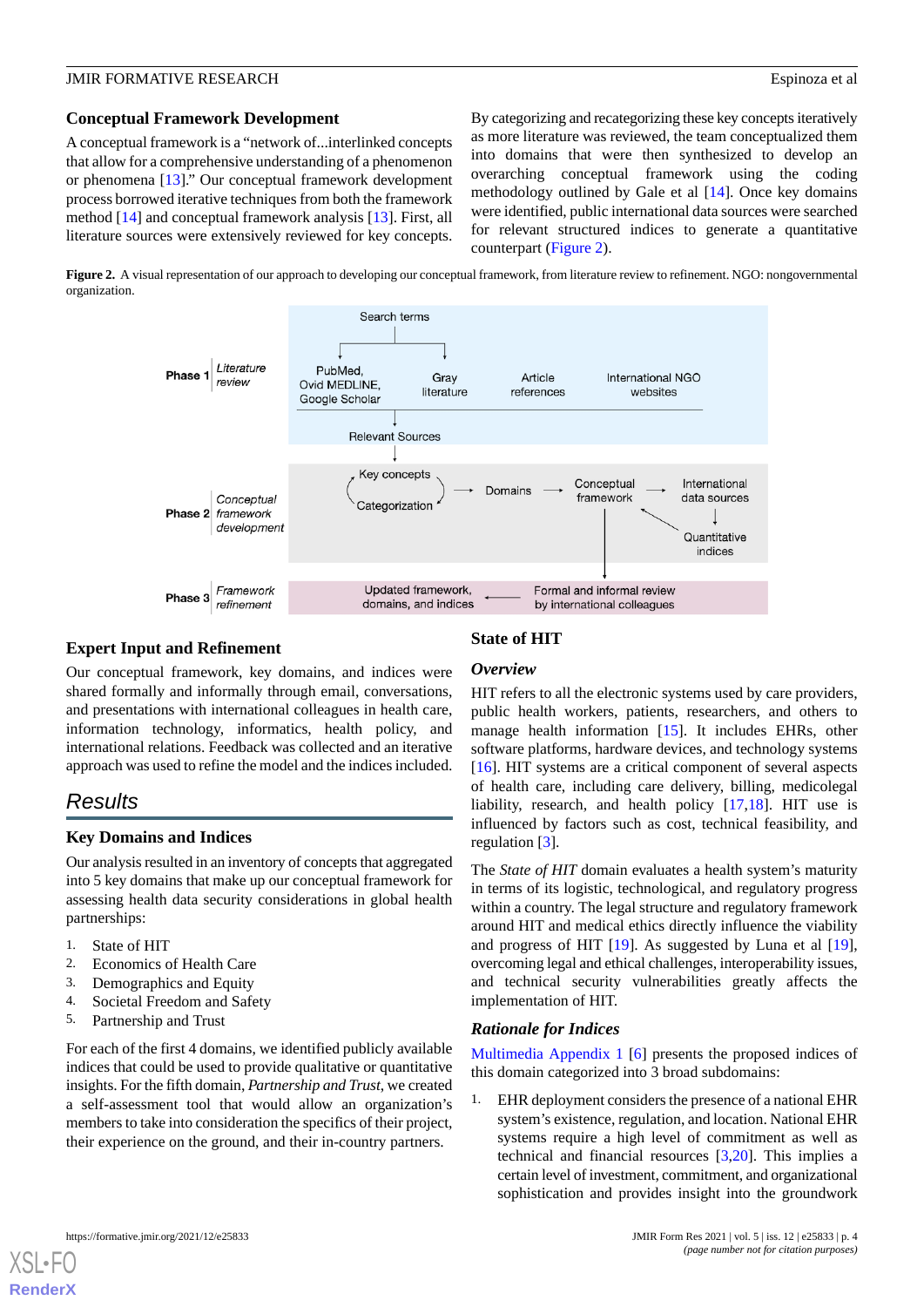laid by the country that affects the long-term viability and integrity of HIT and health data [[20,](#page-10-15)[21](#page-10-16)]. Were at al [\[20](#page-10-15)] have commented on the unsustainability of expensive implementations and the need for sustainability to be built into EHR implementations, underscoring the demand that EHRs place on technical and financial resources. This subdomain also considers EHR implementation location (in primary, secondary, or tertiary facilities), which gives an understanding of the level of penetration of the technology in the market. Overall, EHRs are often the first, most expansive, and most expensive component of HIT; as such, they serve as reasonable proxies for HIT overall, including technical and logistical risks with implementing new technologies, where other measures are not available. The indices in [Multimedia Appendix 1](#page-9-3) [[6](#page-10-2)] were gathered from the Electronic Health Record section of the Atlas of eHealth Country Profiles compiled by the WHO as "Yes, No, Not applicable [\[6](#page-10-2)]."

- 2. eHealth Foundations refers to the national strategy, policies, and funding information for eHealth. These factors are critical to determining the success or failure of HIT and can provide valuable insights into risk stratification of a given environment [[22\]](#page-10-17). These indices were gathered from then eHealth Foundations section of the Atlas of eHealth Country Profiles compiled by the WHO as "Yes, No, Not applicable  $[6]$  $[6]$
- 3. Legal Frameworks for eHealth refers to the policies, regulation, and jurisdiction governing the use, quality, sharing, and ownership of health data. Medicolegal concerns are universal, complex challenges of HIT that affect use and the experience of patients, providers, and other stakeholders [\[20](#page-10-15),[23\]](#page-10-18). The existence of legal solutions or mechanisms to address these concerns can provide insight into the preparedness of a country to mitigate HIT and data breaches as well as suggest the recourse that individuals have should a breach occur. For example, Palabindala et al [[23\]](#page-10-18) mention that Health Insurance Portability and Accountability Act compliance requires substantial legal, technical, and logistical efforts that ensure the establishment of appropriate measures for unfortunate events. These indices were gathered from the Legal Frameworks for eHealth section of the Atlas of eHealth Country Profiles compiled by the WHO as "Yes, No, Not applicable [\[6](#page-10-2)]."

#### **Economics of Health Care**

#### *Overview*

 $XS$  $\cdot$ FC **[RenderX](http://www.renderx.com/)**

The *Economics of Health Care* domain aims to quantify a country's overall investment in health care. This domain evaluates a country's financial and resource investment in health care access, delivery, services, and technology. Government investment directly affects infrastructure, quality of care, and affordability for patients and providers, which in turn significantly influences the successful and sustainable implementation of HIT, especially in LMICs [[19](#page-10-14),[24](#page-10-19),[25\]](#page-10-20). Without proper allocation of funding, resources, care standards, and cost-effectiveness for stakeholders, there is a greater chance of failure in terms of long-term success and scalability [\[20](#page-10-15)]. As discussed by Luna et al [[19\]](#page-10-14), financial and technical

sustainability is an important element of HIT integration and therefore needs to be addressed before implementation.

#### *Rationale for Indices*

This domain can be further evaluated as 4 subdomains; the individual indices have been presented in [Multimedia Appendix](#page-9-4) [2](#page-9-4) [\[26](#page-10-21)-[43\]](#page-11-0):

- 1. Health Care Expenditure considers gross domestic product (GDP), contextualized GDP for health care, and health care expenditure. These indices were gathered from data by the World Bank on GDP, GDP per capita, GDP growth percentage, health care spending percentage per GDP, and health care spending per capita in US dollars, US dollars per capita, or percentages depending on the metrics involved [[26](#page-10-21)[-31](#page-11-1)]. Indices such as recontextualized GDP values and health care spending per capita have been described by Naik et al [\[44](#page-11-2)] as macroeconomic determinants of health that ultimately influence HIT integration and management. Insufficient health care funding increases the chances of failure of HIT implementation and health data management [[20\]](#page-10-15). Health expenditure and GDP spending on health care thus become potential proxies for risk assessment.
- 2. Health Care Structure considers both infrastructure and system indices such as hospital beds, doctors per capita, health care access, and the existence of a public health care system. These indices were gathered from data sets by the World Bank on doctors per capita and hospital beds, the Global Burden of Disease (GBD) index on health care access and quality, and the US Social Security Administration on private versus public health care systems as numbers (per 1000 people), indices (1-100), and binary values [[32](#page-11-3)[-35](#page-11-4)]. As these indices directly measure access and the availability of crucial health care resources, they provide insight into the economic and material context of health care. Lower scores for these indices may highlight a higher risk of not having adequate finances and resources for implementing and managing HIT systems [[3\]](#page-9-2). Specifically, Akhlaq et al [\[3](#page-9-2)] identified infrastructure, finance, organization, and data management as key factors in the adoption and management of HIT.

3. Health Care Cost considers out-of-pocket fees and universal health coverage. These indices were gathered from the 2017 Global Monitoring Report by the World Bank on universal health coverage as values (0-100) measuring affordability and data sets by the World Bank on out-of-pocket costs as a percentage of total universal coverage [\[36](#page-11-5),[37\]](#page-11-6). These indices are important because they provide insight into the patient-level microeconomic context. Cost-effectiveness and financial viability for patients directly affect access, use, and long-term potential of health care services and resources, including HIT [\[19](#page-10-14)]. A lack of affordable health care can create risks for the overall success of health HIT.

4. Health Care Quality is intended to evaluate overall health care system performance through process and outcome measures such as health performance index, infant and maternal mortality, life expectancy, immunization rates, and diarrheal disease rates. These indices were gathered from data sets by GBD collaborators, the WHO, the Central Intelligence Agency, and the GBD database as an index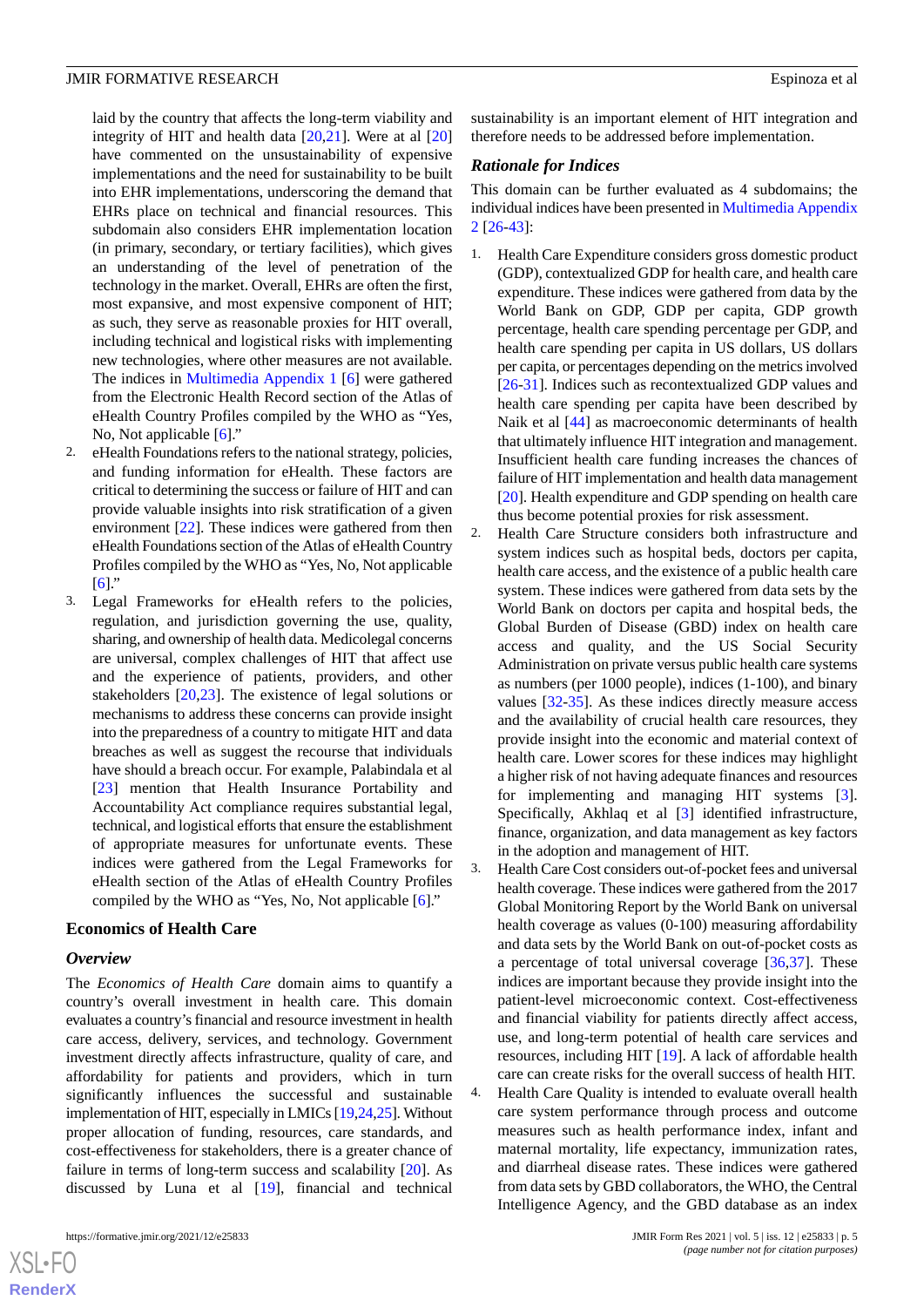from 1 to 191, deaths per births, age of death, and percentage immunized [[38-](#page-11-7)[43](#page-11-0)]. The indices listed in [Multimedia Appendix 2](#page-9-4) [\[26](#page-10-21)-[43\]](#page-11-0) are frequently used in the literature and by international organizations to measure overall health care quality [[25,](#page-10-20)[45](#page-11-8)[,46](#page-11-9)]. Measuring health care quality provides a lens through which to interpret the economic inputs of a health care system. Major discrepancies between economic inputs and health care quality outcomes may be a cause for concern because these may result from a variety of issues, including health care administration, system stability, and inadequate data collection and reporting. All of these would be factors that may affect health data security.

#### **Demographics and Equity**

#### *Overview*

The *Demographics and Equity* domain aims to describe the relevant population and possible disparities involving health care. Understanding how patients from different social, economic, ethnic, and cultural backgrounds experience HIT is important for any global health data partnership because these differences can drive care disparities [[25](#page-10-20),[47\]](#page-11-10). Gathering together concepts of population demographics, social structure, and community development provides a starting point to gain necessary insights. These social and demographic variables help contextualize pragmatic concerns surrounding patient privacy, access, health discrepancies, and improper use of health data [[20\]](#page-10-15). Increased digitization of health care has several advantages such as public health surveillance during COVID-19, but this same surveillance infrastructure has implications for civil liberties and governance that affect marginalized groups differently [\[48](#page-11-11)]. For example, the Social Science Research Council states that Black and Brown communities are subject to disproportionate police surveillance and may be unable to opt out of medical tracking and monitoring systems [\[48](#page-11-11)]. Being aware of these issues in the local context is an important component of responsible data stewardship.

#### *Rationale for Indices*

[Multimedia Appendix 3](#page-9-5) [[49](#page-11-12)[-61](#page-12-0)] presents the indices of this domain categorized into 3 broad subdomains:

- 1. Population metrics include information about the density and structure of the population. The indices were gathered from data by the World Bank on population age structure as percentages and from the United Nations on rural and urban population density in thousands [\[49](#page-11-12)[-52](#page-11-13)]. These population metrics affect HIT in a variety of ways. For example, countries with larger populations may require more costly efforts to ameliorate data misuse [[62,](#page-12-1)[63](#page-12-2)]. In addition, differences in age structure and trends may affect the demand and risk of health services and data technology [[64](#page-12-3)[-66](#page-12-4)]. As noted by Knickman and Snell [\[64](#page-12-3)], the Baby Boom generation is expected to double by 2030 and will require substantially more health-related resources. The increasing financial demand and use of health data may affect the technical and logistical risks associated with HIT.
- Social Structure includes information about wealth inequality, poverty, decentralization, and public trust. The

 $XS$ -FO **[RenderX](http://www.renderx.com/)** indices were gathered from data by the World Bank, a policy paper by World Bank affiliates titled How Close Is Your Government to its People, and Edelman, a global communications firm, as either a percentage or score (1-100), as appropriate [[53-](#page-11-14)[56](#page-11-15)]. Wealth inequality and poverty data provide insights into the economic aspect of inequity. Decentralization has long been advocated by international development agencies to improve health system performance in LMICs [\[67](#page-12-5)]. A recent literature review showed limited empirical data to support this approach, but as a dominant theory in international development, it should still be considered [[68\]](#page-12-6). A lack of public trust in government and health care systems can lead to poor patient compliance with public health guidance, delaying seeking care, and withholding of critical information from providers [[69\]](#page-12-7). This can lead to incomplete or unreliable data. Low public trust can be a symptom of either systematic failures of health systems or breaches of trust at the interpersonal level, both of which should be taken into consideration when discussing data privacy and security.

3. Community Development includes information on human development, access to electricity and the internet, literacy rate, and social media penetration. The Human Development Index is a composite measure developed by the United Nations that quantifies the capability of an individual to live a long and healthy life and acquire resources for a basic standard of living as a value from 0 to 1 [\[57](#page-11-16)]. Other descriptors of community development that focus on the ability of a community to meaningfully leverage technology are also included. Data sets from the World Bank on internet subscribers, access to electricity, and literacy were gathered as a number (1-100) or percentage as appropriate [[58-](#page-12-8)[60\]](#page-12-9). Social media penetration was gathered from Statcounter Global Stats as a percentage [[61\]](#page-12-0). Basic resources such as electricity and the internet are necessary to meaningfully interact with HIT. This is true at the level of health care facilities as well as at the individual level [[2\]](#page-9-1). Settings with limited access to the internet and electricity may not be able to implement a wide variety of privacy and security tools such as two-factor authentication. Limited literacy can be a barrier to people's ability to use and access technology and data, which may make them more vulnerable to exploitation [\[70](#page-12-10)[,71](#page-12-11)]. This increases the human cost of inadequate privacy and security in health care. More specific concepts such as health and technology literacy may be relevant and should be explored further [\[70](#page-12-10),[71\]](#page-12-11).

#### **Societal Freedom and Safety**

#### *Overview*

Societal freedom is the liberty of an individual to function in society without coercion; the Cato Institute defines this as "the dignity of an individual [\[72\]](#page-12-12)." As an ever-present societal factor, it influences aspects of health care both directly and indirectly [[20,](#page-10-15)[24,](#page-10-19)[47](#page-11-10)[,73](#page-12-13)]. The *Societal Freedom and Safety* domain aims to quantify the absence of coercive societal constraints on individual freedom within a country as well as the robustness of civil and political liberties; it includes concepts such as liberty of expression, social organization, and lawfulness. Overall,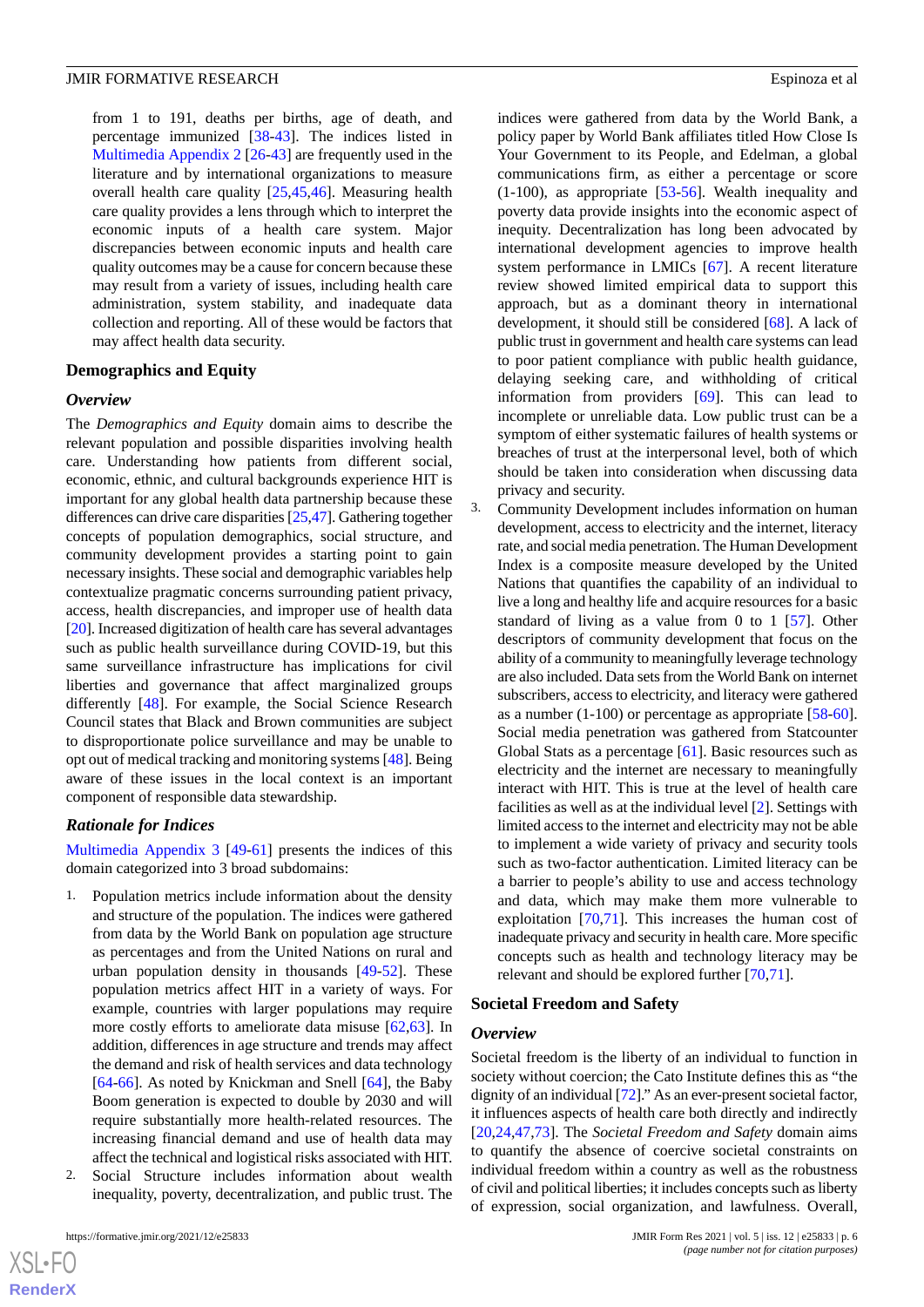countries with more freedom (democratic) have more robust health care systems and lower mortality than countries with less freedom (autocratic) [\[74](#page-12-14),[75\]](#page-12-15). Factors such as the rule of law and the influence of civil society affect health and health outcomes [[76-](#page-12-16)[78](#page-12-17)]. Pinzon-Rondon et al [[76\]](#page-12-16) found that adherence to the rule of law is associated with a healthier population, higher life expectancy, and lower adverse health outcomes. These social parameters provide insights into how likely a malicious data breach might be; whether the threat to personal sensitive data might come from government or nongovernment actors; and how vulnerable individuals may be to adverse social, financial, and legal consequences in case of a breach of privacy with respect to their personal health data.

#### *Rationale for Indices*

[Multimedia Appendix 4](#page-9-6) [\[72](#page-12-12),[79\]](#page-12-18) presents the indices of this domain along with an overall rank and score:

- 1. Personal Freedom includes information on the rule of law, safety and security, religious freedom, assembly and association, expression, and identity and relationship. These indices were gathered from the Human Freedom Index 2019 by the Cato Institute as an index value between 0 and 1 [[72\]](#page-12-12). Personal freedom is important to consider for data security because it highlights societal challenges with data. For example, religious hostility and persecution, surveillance of expression and information, geopolitical concerns, and stigma toward historically marginalized groups may increase the risk associated with access to identifiable health information [\[7](#page-10-3),[80\]](#page-12-19). In a 2010 report by the London School of Economics, the authors stressed the importance of social context and appropriate safeguards for HIT implementation, given the vast cultural and environmental differences that can exist even within a country [[80\]](#page-12-19). In addition, limitations in assembly and association may adversely influence public health initiatives and health policy [[78\]](#page-12-17). These concepts can provide a more nuanced assessment of the data security risk.
- 2. Economic Freedom includes economic liberty, sound money, property rights, international trade, and regulation of financial institutions. These indices have been gathered from the Human Freedom Index 2019 by the Cato Institute as an index value between 0 and 1 [[72\]](#page-12-12). Economic freedom provides insight into the financial opportunities for individuals and organizations. In societies with high economic freedom there may be additional economic incentives to develop robust HIT [\[81](#page-12-20)]. There may also be opportunities for private and public-private partnerships to enhance data security [\[82](#page-12-21)].

3. Global Freedom is a concept developed by Freedom House, a US-based nonprofit focused on promoting democracy, and published in their annual Freedom in the World Report since 1973  $[79,83]$  $[79,83]$  $[79,83]$ . It is a quantitative and qualitative assessment of political rights and civil liberties in countries and territories around the world, represented as a weight score on a scale from –4 to 100. Evaluations of a country's electoral process, political participation, government functioning, associational rights, rule of law, and personal autonomy make up the global freedom score. Freedom House also publishes other relevant indices such as the Internet Freedom Score and Democracy Score, but these cover a significantly smaller number of the world's countries (65 countries and 29 countries, respectively) and thus may not be as helpful in creating a standard analytical approach.

#### **Partnership and Trust**

An increasing number of partnerships have been developing between high-income countries and LMICs to address the global burden of disease. The success of these projects requires strong partnerships, which involves establishing rapport [[84\]](#page-12-23). Relationship building and trust have been shown to be critical in navigating pragmatic obstacles as well as cultural and logistical boundaries [[85,](#page-13-0)[86\]](#page-13-1). Wagner et al [[85\]](#page-13-0) highlight how local coordinators and hosting communities are vital for the execution of international projects, and therefore establishing relationships and promoting ongoing collaboration are imperative to the success of global health efforts.

The strength of partnerships may be a moderating factor for concerns around patient data misuse. Organizations should objectively evaluate their global health partnerships. However, there is limited literature on global health partnership assessment tools. Instruments such as the Partnership Assessment Toolkit do exist, but studies need to be conducted to better understand their uses, limitations, and effectiveness [\[87](#page-13-2),[88\]](#page-13-3). To our knowledge, there are no tools that specifically address health data concerns. Given that each partnership is unique and influenced by a number of factors, we propose that this domain should be a self-assessment completed by the collaborating organizations. Relevant questions to explore include details about the in-country partner, the length of time the partnership has existed, the scope of the partnership, sensitive personal data collection, and relevant data security expertise resources available to the partners. [Textbox 2](#page-7-0) presents a list of potential questions to include in a self-assessment.

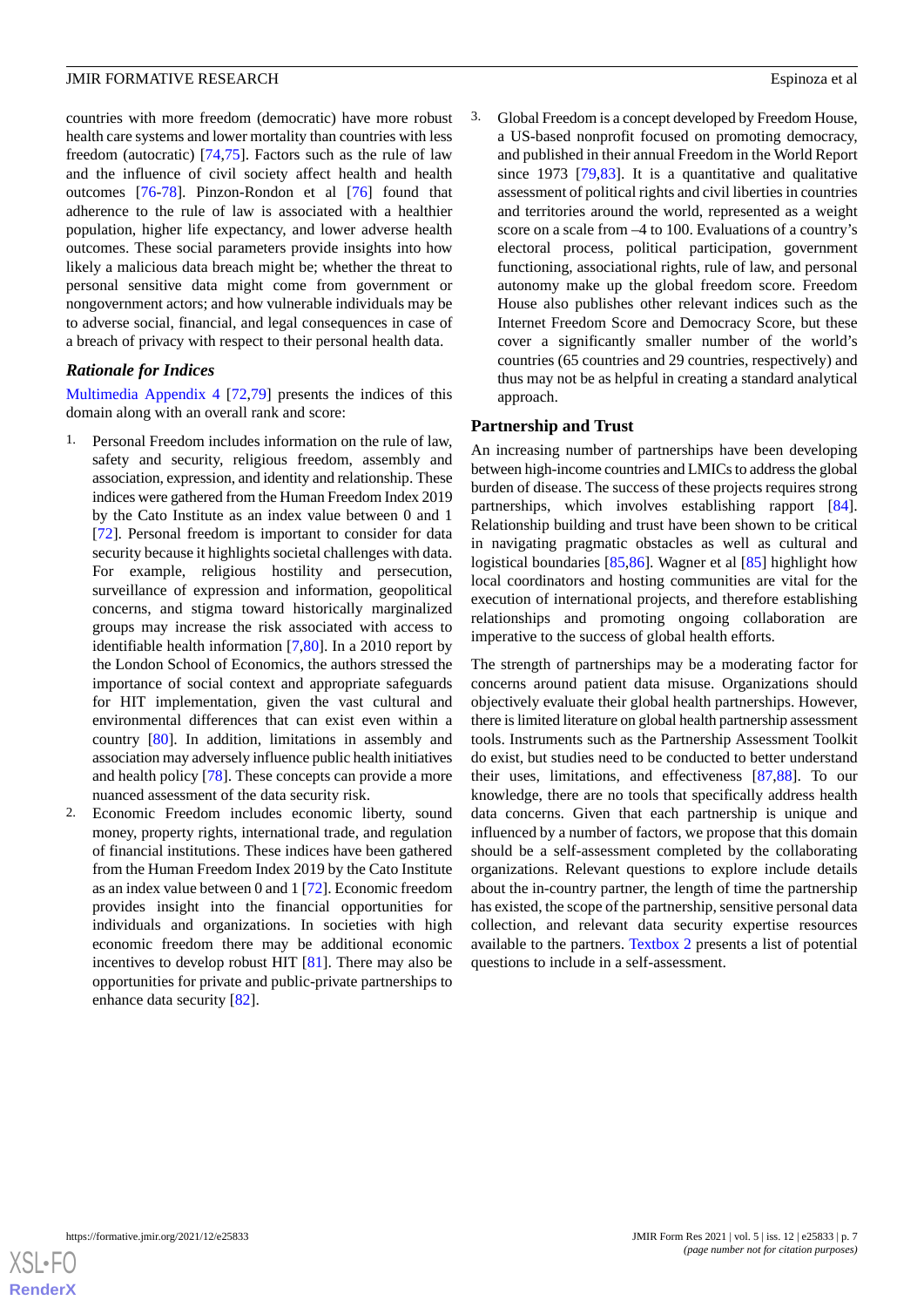<span id="page-7-0"></span>**Textbox 2.** Potential questions for Partnership and Trust self-assessment.

#### **Questions to include in a self-assessment**

- How long have your organizations worked together?
- How long has your partner been active in-country?
- How much experience does your partner have with health data?
- Is your local partner in good standing in-country?
- What is your organization's reputation in-country?
- Is an official government entity with oversight over health, health care, or data involved in your project? If not, should they be?
- Are there known examples of health data misuse in the country?
- In your partnership, who owns the data?
- Who is responsible for data security?
- What, if any, sensitive patient data are being collected or used?
- What physical, technical, and procedural measures have been taken to safeguard patient data?
- What data safety and monitoring measures will be put in place?
- Do you and your partner have the relevant experience to serve as data stewards?

#### **Conceptual Framework**

[Figure 3](#page-7-1) shows the relationship among these 5 domains and how they might be leveraged to provide a risk stratification of global health data partnerships. This type of conceptual framework has been leveraged to address various issues in informatics, such as the development of global health networks, patient safety, and conceptual models for research [[89](#page-13-4)[-91](#page-13-5)]. The value of these conceptual frameworks is in laying out all the components of a given issue, exploring their interrelationships, and identifying the emerging complexity [\[92](#page-13-6)]. In the current framework, *Demographics and Equity* and *Societal Freedom* provide a foundational understanding of a given country. *Economics of Health Care* can be understood within that context, and the *State of HIT* is influenced by, and builds upon, all 3 domains. *Partnership and Trust* is a moderating factor for all other variables. A long-standing, effective partnership with high levels of trust and cooperation may overcome a number of deficiencies in other domains, whereas an unstable or ineffective partnership may suffer from serious data concerns despite an otherwise favorable environment. The latter case is often the cause for HIT implementation failures in high-income countries [\[93](#page-13-7)].

<span id="page-7-1"></span>Figure 3. Four of the domains build on each other (Demographics and Equity, Economics of Health Care, Societal Freedom and Safety, and State of Health Information Technology). These are moderated by the fifth domain, Partnership and Trust. Together, these domains can be evaluated to produce a risk stratification for global health data partnerships and health information technology projects.



## *Discussion*

#### **Overview**

[XSL](http://www.w3.org/Style/XSL)•FO **[RenderX](http://www.renderx.com/)**

As HIT deployments continue to progress in LMICs, data security concerns will become more prevalent. The development of this conceptual framework is an attempt to better understand the many variables that might affect health data security in a

given country. There are a number of existing models for assessing the maturity of HIT and data security [\[94](#page-13-8)]. However, most of these models have been developed or applied in high-income countries and make assumptions about the legal, regulatory, and technical capacity already in place; these assumptions often do not hold true in LMICs. The health systems of high-income countries (and the social, political, and economic forces that support them) can vary significantly from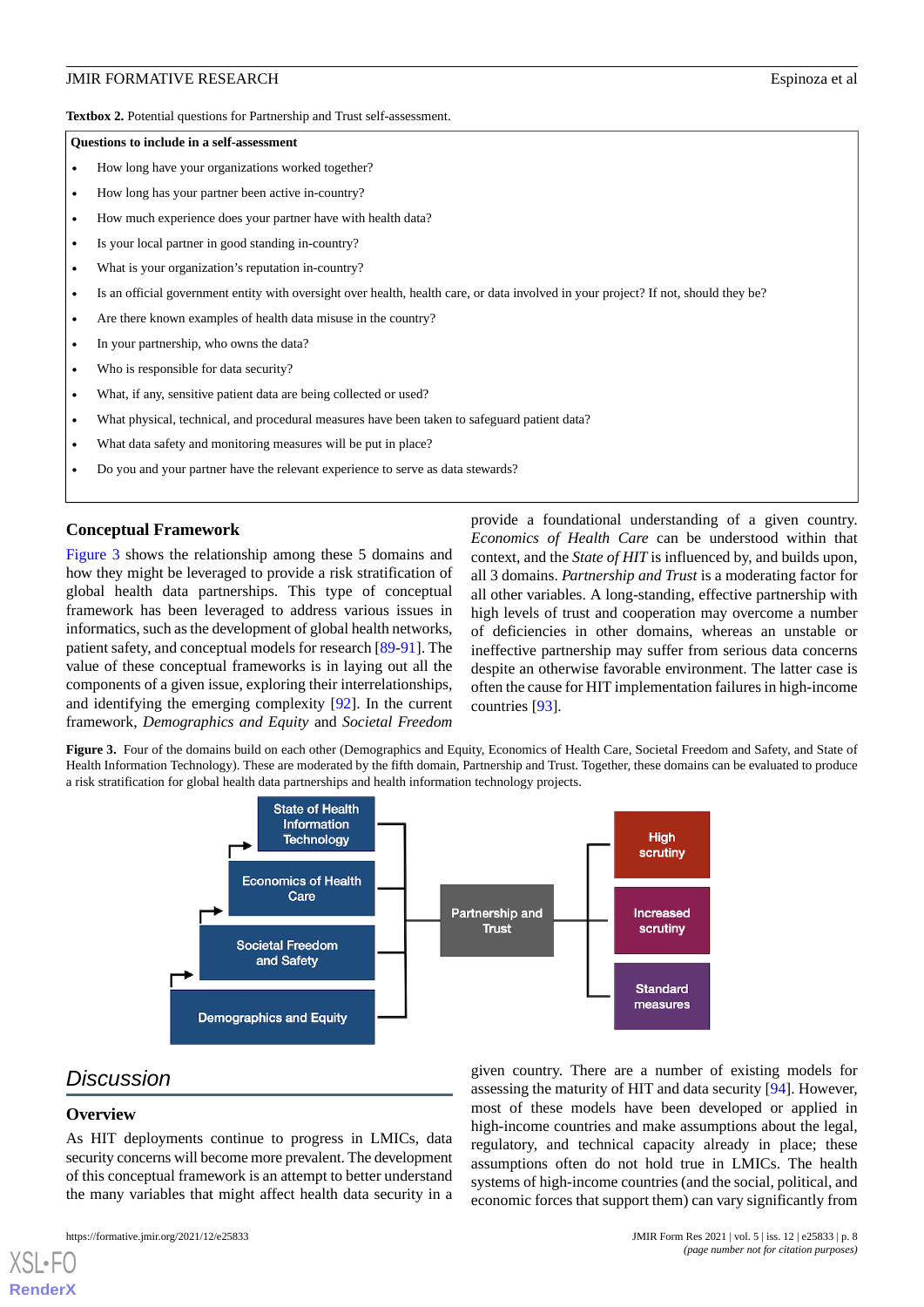those in LMICs. For example, in the review by Tarhan et al [[94\]](#page-13-8), the authors provide the full list of countries in which the maturity models they reviewed were developed and applied. The average WHO health performance index of these countries was 0.813 (SD 0.17), whereas the average health performance index of CIS countries is 0.612 (SD 0.12; *P*=.001 by 2-tailed, 2 sample *t* test) [\[38](#page-11-7)]. Therefore, it may not be meaningful to apply existing maturity models to LMICs; to our knowledge, there are no models explicitly developed for low-resource settings.

The goal of our research is ultimately to develop an assessment and decision support tool that organizations can use in their global health partnerships. In the first version of this tool, we anticipate a more qualitative approach in which organizations use these domains to guide them in conducting a thorough evaluation of projects and partnerships. A second version of the tool will have a more quantitative component; 4 of the 5 key domains we identified use publicly available indices that could be integrated into a mathematical model that describes health data risk. [Multimedia Appendix 5](#page-9-7) presents the values for a sampling of indices across the domains of *State of HIT*, *Economics of Health Care*, *Demographics and Equity*, and *Societal Freedom*. We have included 9 CIS countries for which data are available (Armenia, Azerbaijan, Belarus, Kazakhstan, Kyrgyzstan, Moldova, Russia, Tajikistan, and Ukraine). In addition, data have been aggregated for several other countries to serve as reference points for the 4 domains of interest. These range from countries that have a track record of excellence in public health (Germany, France, Switzerland, South Korea, and Japan) to countries that have made significant advances in HIT (Estonia) and modernized their health care systems in other geographic regions (China and South Africa), as well as the United States. For the fifth domain, *Partnership and Trust*, additional research and validation will be required to finalize the self-assessment questionnaire.

The concept of bias was a recurring theme in many of the sources we evaluated. During the COVID-19 epidemic, the disproportionate impact that bias, discrimination, and racism can have on health outcomes was highlighted at scale [[95\]](#page-13-9). These social biases can easily be translated into HIT; data sets, algorithms, and predictive models are all subject to both explicit and implicit bias [\[70\]](#page-12-10). The types of individuals who are included in data sets, the data elements that are and are not collected, the variables that are highlighted, and the outcomes that are selected for can all result in HIT applications that adversely affect care delivery and further drive health disparities among marginalized groups [\[70](#page-12-10),[96,](#page-13-10)[97](#page-13-11)]. Although not directly linked to data security considerations (except to the extent to which security failures may adversely affect members of marginalized groups, as discussed previously in other domains), we believe that an awareness of bias is critical in any global health data partnership. Additional research is needed to identify approaches to measure and account for biases that may differ across settings.

#### **Limitations**

 $XSI - F($ **[RenderX](http://www.renderx.com/)**

Our study includes several limitations. Although we reviewed the literature to inform our research and approach, there is still a need for a comprehensive systematic literature review to be

conducted and published. Given the evolving nature of the subject, a scoping review methodology would be appropriate; our research team is preparing to embark on this project [[98\]](#page-13-12). Our proposed domains reflect our research and experience but need further validation from the broader community of health care, HIT, and public policy professionals. Our conceptual framework has not been tested qualitatively or quantitatively against real-world examples; thus, it remains to be seen if it can meaningfully capture the complexities and nuances of health data security. Finally, it is unclear if our proposed indices will result in a useful quantitative model of risk; further analysis is required.

#### **Next Steps**

To advance our research agenda, we plan to engage in the following activities:

- 1. Validate our conceptual framework: Additional work is needed to validate our proposed framework. We will share our framework publicly to gather both formal and informal feedback from stakeholders around the world. We will also begin the work of applying the framework to real-world examples in collaboration with local experts to test its internal and external validity. Further literature review and qualitative research will be needed to finalize the Partnership and Trust self-assessment.
- 2. Develop a qualitative assessment tool: Once we have finalized and validated the framework, we will develop a qualitative assessment tool that other organizations can use to evaluate their existing data partnerships. This stage will not only provide additional external validation and refinement of the framework, but will also provide the opportunity to conduct user-centered design research to improve the usability of the tool and related documentation.
- 3. Develop a quantitative model: We plan to work with our data science colleagues to use both traditional statistical methods and more modern machine learning approaches to develop a quantitative model of our conceptual framework. This will require extensive validation, but if successful, it may result in a risk stratification that could conceivably be calculated for every country, needing only the Partnership and Trust self-assessment to provide local context.
- 4. Dissemination of findings: Our overall goal is to support how organizations make decisions around global health data partnerships. The current framework, assessment tools, and quantitative models are all intended to help organizations make the best decisions possible in terms of safeguarding patient data in LMICs. To that end, we intend to use multiple avenues to disseminate our work, including publications, presentations, webinars, and white papers. We plan to collaborate with universities and nongovernmental organizations to help them to implement the conceptual framework and associated tools.

#### **Conclusions**

Global health HIT partnerships have the potential to have a positive impact in LMICs, leveraging the resources and knowledge of partner organizations to build in-country capacity and expertise. However, there are gaps in the legal, technical,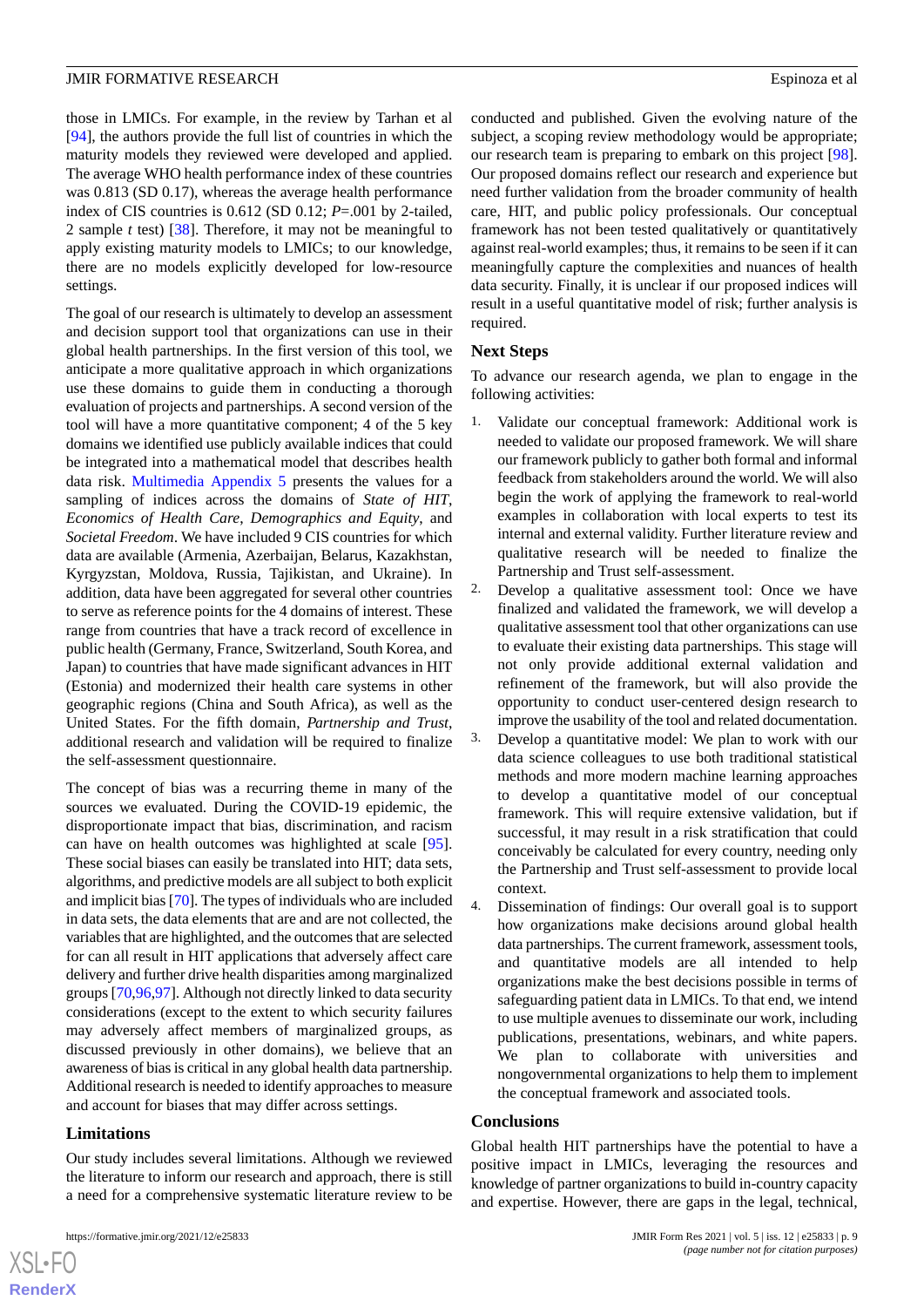and regulatory environments in many LMICs, increasing the risk of possible health data misuse, particularly among marginalized and vulnerable populations. Our conceptual framework helps to identify key domains that may have an impact on health data security considerations in global health partnerships. Additional research is needed to further validate and improve the framework. We encourage global health, HIT,

and health care professionals to participate in improving this framework. In the future, we hope to be able to leverage our framework to create assessment and decision-making tools that can be used to evaluate risk in other global health initiatives such as clinical and academic partnerships, pandemic control, and emergency response operations.

#### **Acknowledgments**

The authors would like to acknowledge Mr Pushkar Sharma for his insights into quantitative indices of freedom and democracy around the world, Dr Laura Ferguson for her input on quality-of-care standards, and Dr Neeraj Sood and Mr Virat Agrawal for their help in refining the overall concepts presented and helping to identify additional quantitative indices. The authors would also like to express their gratitude to all the members of the Online Pediatric Education Network and Avetis team at Children's Hospital Los Angeles for their camaraderie and support.

#### **Authors' Contributions**

JE conceived of the overall study, outlined the manuscript, contributed to the writing and editing of the manuscript, and oversaw the project. ATS generated the first draft, performed the initial literature review, and assembled the textboxes. JD and TL contributed to the editing of the manuscript and provided feedback and subject matter expertise.

#### **Conflicts of Interest**

<span id="page-9-3"></span>JE is a subject matter consultant for AI Health, a machine learning company that focuses on chronic disease management. JD holds equity in a health data company, Orderly Health. JD also serves as an advisor for an electronic medical record start up, Frontida Health.

#### **Multimedia Appendix 1**

<span id="page-9-4"></span>State of health information technology domain. [[PDF File \(Adobe PDF File\), 17 KB](https://jmir.org/api/download?alt_name=formative_v5i12e25833_app1.pdf&filename=203180eeba50fa64c3dc9cb9803a5052.pdf)-[Multimedia Appendix 1\]](https://jmir.org/api/download?alt_name=formative_v5i12e25833_app1.pdf&filename=203180eeba50fa64c3dc9cb9803a5052.pdf)

#### <span id="page-9-5"></span>**Multimedia Appendix 2**

Economics of healthcare domain. [[PDF File \(Adobe PDF File\), 34 KB](https://jmir.org/api/download?alt_name=formative_v5i12e25833_app2.pdf&filename=3cc8a800bdcbafd1fafab1c01fa32a69.pdf)-[Multimedia Appendix 2\]](https://jmir.org/api/download?alt_name=formative_v5i12e25833_app2.pdf&filename=3cc8a800bdcbafd1fafab1c01fa32a69.pdf)

#### <span id="page-9-6"></span>**Multimedia Appendix 3**

Demographics and equity domain. [[PDF File \(Adobe PDF File\), 30 KB](https://jmir.org/api/download?alt_name=formative_v5i12e25833_app3.pdf&filename=9b7a0ef2fb1ea274407744a27c328e70.pdf)-[Multimedia Appendix 3\]](https://jmir.org/api/download?alt_name=formative_v5i12e25833_app3.pdf&filename=9b7a0ef2fb1ea274407744a27c328e70.pdf)

#### <span id="page-9-7"></span>**Multimedia Appendix 4**

Societal freedom and safety domain. [[PDF File \(Adobe PDF File\), 29 KB](https://jmir.org/api/download?alt_name=formative_v5i12e25833_app4.pdf&filename=4ac8bae93e6c6c7fae86aa4b4343ca86.pdf)-[Multimedia Appendix 4\]](https://jmir.org/api/download?alt_name=formative_v5i12e25833_app4.pdf&filename=4ac8bae93e6c6c7fae86aa4b4343ca86.pdf)

#### <span id="page-9-0"></span>**Multimedia Appendix 5**

<span id="page-9-1"></span>Example index values for CIS and reference countries. [[PDF File \(Adobe PDF File\), 20 KB](https://jmir.org/api/download?alt_name=formative_v5i12e25833_app5.pdf&filename=b7f12c451befbc563f73e49f3a0d3fe4.pdf)-[Multimedia Appendix 5\]](https://jmir.org/api/download?alt_name=formative_v5i12e25833_app5.pdf&filename=b7f12c451befbc563f73e49f3a0d3fe4.pdf)

#### <span id="page-9-2"></span>**References**

- 1. Electronic health records. World Health Organization. 2021. URL: [https://www.who.int/gho/goe/electronic\\_health\\_records/](https://www.who.int/gho/goe/electronic_health_records/en/) [en/](https://www.who.int/gho/goe/electronic_health_records/en/) [accessed 2021-01-21]
- 2. Syzdykova A, Malta A, Zolfo M, Diro E, Oliveira JL. Open-source electronic health record systems for low-resource settings: systematic review. JMIR Med Inform 2017 Nov 13;5(4):e44 [\[FREE Full text\]](https://medinform.jmir.org/2017/4/e44/) [doi: [10.2196/medinform.8131\]](http://dx.doi.org/10.2196/medinform.8131) [Medline: [29133283](http://www.ncbi.nlm.nih.gov/entrez/query.fcgi?cmd=Retrieve&db=PubMed&list_uids=29133283&dopt=Abstract)]
- 3. Akhlaq A, McKinstry B, Muhammad KB, Sheikh A. Barriers and facilitators to health information exchange in low- and middle-income country settings: a systematic review. Health Policy Plan 2016 Dec;31(9):1310-1325. [doi: [10.1093/heapol/czw056](http://dx.doi.org/10.1093/heapol/czw056)] [Medline: [27185528](http://www.ncbi.nlm.nih.gov/entrez/query.fcgi?cmd=Retrieve&db=PubMed&list_uids=27185528&dopt=Abstract)]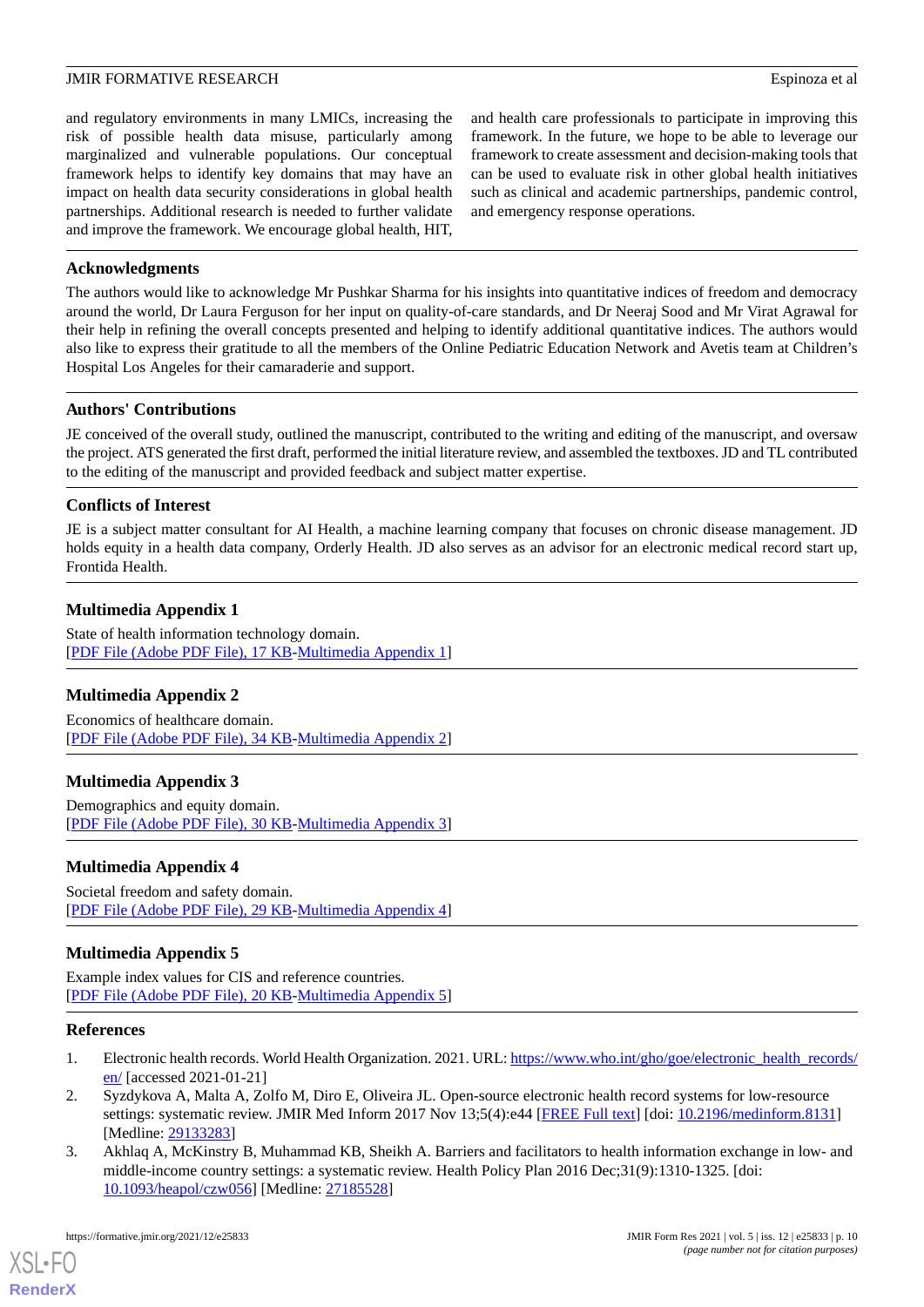- <span id="page-10-0"></span>4. Tierney W, Achieng M, Baker E, Bell A, Biondich P, Braitstein P, et al. Experience implementing electronic health records in three East African countries. Stud Health Technol Inform (PART 1) 2010;160:375. [doi: [10.3233/978-1-60750-588-4-371\]](http://dx.doi.org/10.3233/978-1-60750-588-4-371)
- <span id="page-10-1"></span>5. Jawhari B, Ludwick D, Keenan L, Zakus D, Hayward R. Benefits and challenges of EMR implementations in low resource settings: a state-of-the-art review. BMC Med Inform Decis Mak 2016 Sep 06;16:116 [[FREE Full text](https://bmcmedinformdecismak.biomedcentral.com/articles/10.1186/s12911-016-0354-8)] [doi: [10.1186/s12911-016-0354-8\]](http://dx.doi.org/10.1186/s12911-016-0354-8) [Medline: [27600269](http://www.ncbi.nlm.nih.gov/entrez/query.fcgi?cmd=Retrieve&db=PubMed&list_uids=27600269&dopt=Abstract)]
- <span id="page-10-3"></span><span id="page-10-2"></span>6. WHO Global Observatory for eHealth. Atlas of eHealth Country Profiles: The Use of eHealth in Support of Universal Health Coverage. Geneva: World Health Organization; 2016:1-392.
- <span id="page-10-4"></span>7. Wyber R, Vaillancourt S, Perry W, Mannava P, Folaranmi T, Celi L. Big data in global health: improving health in lowand middle-income countries. Bull World Health Organ 2015 Jan 30;93(3):203-208. [doi: [10.2471/blt.14.139022\]](http://dx.doi.org/10.2471/blt.14.139022)
- <span id="page-10-5"></span>8. CIS Executive Committee. Executive Committee of the Commonwealth of Independent States. 2021. URL: [https://cis.](https://cis.minsk.by/) [minsk.by/](https://cis.minsk.by/) [accessed 2021-01-21]
- 9. Rechel B, Roberts B, Richardson E, Shishkin S, Shkolnikov VM, Leon DA, et al. Health and health systems in the Commonwealth of Independent States. Lancet 2013 Mar;381(9872):1145-1155. [doi: [10.1016/s0140-6736\(12\)62084-4\]](http://dx.doi.org/10.1016/s0140-6736(12)62084-4)
- <span id="page-10-6"></span>10. Sheiman I, Shishkin S, Shevsky V. The evolving Semashko model of primary health care: the case of the Russian Federation. Risk Manag Healthc Policy 2018 Nov;Volume 11:209-220. [doi: [10.2147/rmhp.s168399](http://dx.doi.org/10.2147/rmhp.s168399)]
- <span id="page-10-7"></span>11. Sheiman I. Rocky road from the Semashko to a new health model. Interview by Fiona Fleck. Bull World Health Organ 2013 May 01;91(5):320-321 [\[FREE Full text\]](http://europepmc.org/abstract/MED/23678194) [doi: [10.2471/BLT.13.030513](http://dx.doi.org/10.2471/BLT.13.030513)] [Medline: [23678194](http://www.ncbi.nlm.nih.gov/entrez/query.fcgi?cmd=Retrieve&db=PubMed&list_uids=23678194&dopt=Abstract)]
- <span id="page-10-8"></span>12. Rechel B, Richardson E, McKee M. Trends in health systems in the former Soviet countries. Eur J Public Health 2014;24(suppl\_2):1-21. [doi: [10.1093/eurpub/cku162.088\]](http://dx.doi.org/10.1093/eurpub/cku162.088)
- <span id="page-10-9"></span>13. Jabareen Y. Building a conceptual framework: philosophy, definitions, and procedure. Int J Qual Methods 2009 Dec 01;8(4):49-62. [doi: [10.1177/160940690900800406\]](http://dx.doi.org/10.1177/160940690900800406)
- <span id="page-10-10"></span>14. Gale NK, Heath G, Cameron E, Rashid S, Redwood S. Using the framework method for the analysis of qualitative data in multi-disciplinary health research. BMC Med Res Methodol 2013 Sep 18;13:117 [[FREE Full text](https://bmcmedresmethodol.biomedcentral.com/articles/10.1186/1471-2288-13-117)] [doi: [10.1186/1471-2288-13-117\]](http://dx.doi.org/10.1186/1471-2288-13-117) [Medline: [24047204\]](http://www.ncbi.nlm.nih.gov/entrez/query.fcgi?cmd=Retrieve&db=PubMed&list_uids=24047204&dopt=Abstract)
- <span id="page-10-12"></span><span id="page-10-11"></span>15. Health information technology. U.S. Department of Health & Human Services. 2020. URL: [https://www.hhs.gov/hipaa/](https://www.hhs.gov/hipaa/for-professionals/special-topics/health-information-technology/index.html) [for-professionals/special-topics/health-information-technology/index.html](https://www.hhs.gov/hipaa/for-professionals/special-topics/health-information-technology/index.html) [accessed 2021-01-21]
- 16. Health IT: advancing America's health care. The Office of the National Coordinator for Health Information Technology. URL:<https://www.healthit.gov/sites/default/files/pdf/health-information-technology-fact-sheet.pdf> [accessed 2021-01-21]
- <span id="page-10-14"></span><span id="page-10-13"></span>17. Yen P, McAlearney AS, Sieck CJ, Hefner JL, Huerta TR. Health Information Technology (HIT) adaptation: refocusing on the journey to successful HIT implementation. JMIR Med Inform 2017 Sep 07;5(3):e28 [[FREE Full text](https://medinform.jmir.org/2017/3/e28/)] [doi: [10.2196/medinform.7476\]](http://dx.doi.org/10.2196/medinform.7476) [Medline: [28882812](http://www.ncbi.nlm.nih.gov/entrez/query.fcgi?cmd=Retrieve&db=PubMed&list_uids=28882812&dopt=Abstract)]
- <span id="page-10-15"></span>18. Evans RS. Electronic health records: then, now, and in the future. Yearb Med Inform 2018 Mar 06;25(S 01):48-61. [doi: [10.15265/iys-2016-s006](http://dx.doi.org/10.15265/iys-2016-s006)]
- <span id="page-10-16"></span>19. Luna D, Almerares A, Mayan JC, González BD, Otero C. Health informatics in developing countries: going beyond pilot practices to sustainable implementations: a review of the current challenges. Healthc Inform Res 2014 Jan;20(1):3-10 [[FREE Full text](https://www.e-hir.org/DOIx.php?id=10.4258/hir.2014.20.1.3)] [doi: [10.4258/hir.2014.20.1.3](http://dx.doi.org/10.4258/hir.2014.20.1.3)] [Medline: [24627813](http://www.ncbi.nlm.nih.gov/entrez/query.fcgi?cmd=Retrieve&db=PubMed&list_uids=24627813&dopt=Abstract)]
- <span id="page-10-17"></span>20. Were MC, Meslin EM. Ethics of implementing Electronic Health Records in developing countries: points to consider. AMIA Annu Symp Proc 2011;2011:1499-1505 [[FREE Full text](http://europepmc.org/abstract/MED/22195214)] [Medline: [22195214\]](http://www.ncbi.nlm.nih.gov/entrez/query.fcgi?cmd=Retrieve&db=PubMed&list_uids=22195214&dopt=Abstract)
- <span id="page-10-18"></span>21. Boonstra A, Versluis A, Vos JF. Implementing electronic health records in hospitals: a systematic literature review. BMC Health Serv Res 2014 Sep 04;14(1):370 [\[FREE Full text](https://bmchealthservres.biomedcentral.com/articles/10.1186/1472-6963-14-370)] [doi: [10.1186/1472-6963-14-370\]](http://dx.doi.org/10.1186/1472-6963-14-370) [Medline: [25190184\]](http://www.ncbi.nlm.nih.gov/entrez/query.fcgi?cmd=Retrieve&db=PubMed&list_uids=25190184&dopt=Abstract)
- <span id="page-10-20"></span><span id="page-10-19"></span>22. Granja C, Janssen W, Johansen MA. Factors determining the success and failure of ehealth interventions: systematic review of the literature. J Med Internet Res 2018 May 01;20(5):e10235 [\[FREE Full text](http://www.jmir.org/2018/5/e10235/)] [doi: [10.2196/10235\]](http://dx.doi.org/10.2196/10235) [Medline: [29716883\]](http://www.ncbi.nlm.nih.gov/entrez/query.fcgi?cmd=Retrieve&db=PubMed&list_uids=29716883&dopt=Abstract)
- 23. Palabindala V, Pamarthy A, Jonnalagadda NR. Adoption of electronic health records and barriers. J Community Hosp Intern Med Perspect 2016 Oct 26;6(5):32643 [[FREE Full text](http://europepmc.org/abstract/MED/27802857)] [doi: [10.3402/jchimp.v6.32643](http://dx.doi.org/10.3402/jchimp.v6.32643)] [Medline: [27802857](http://www.ncbi.nlm.nih.gov/entrez/query.fcgi?cmd=Retrieve&db=PubMed&list_uids=27802857&dopt=Abstract)]
- <span id="page-10-21"></span>24. Ozair FF, Jamshed N, Sharma A, Aggarwal P. Ethical issues in electronic health records: a general overview. Perspect Clin Res 2015;6(2):73-76 [\[FREE Full text\]](http://www.picronline.org/article.asp?issn=2229-3485;year=2015;volume=6;issue=2;spage=73;epage=76;aulast=Ozair) [doi: [10.4103/2229-3485.153997](http://dx.doi.org/10.4103/2229-3485.153997)] [Medline: [25878950\]](http://www.ncbi.nlm.nih.gov/entrez/query.fcgi?cmd=Retrieve&db=PubMed&list_uids=25878950&dopt=Abstract)
- 25. Carney TJ, Kong AY. Leveraging health informatics to foster a smart systems response to health disparities and health equity challenges. J Biomed Inform 2017 Apr;68:184-189 [[FREE Full text](https://linkinghub.elsevier.com/retrieve/pii/S1532-0464(17)30036-9)] [doi: [10.1016/j.jbi.2017.02.011](http://dx.doi.org/10.1016/j.jbi.2017.02.011)] [Medline: [28214562](http://www.ncbi.nlm.nih.gov/entrez/query.fcgi?cmd=Retrieve&db=PubMed&list_uids=28214562&dopt=Abstract)]
- 26. Population data. United Nations. URL:<https://population.un.org/wpp/Download/Standard/Population/> [accessed 2021-01-21]
- 27. GDP (current US\$). The World Bank. 2021. URL: <https://data.worldbank.org/indicator/NY.GDP.MKTP.CD> [accessed 2021-01-21]
- 28. GDP per capita (current US\$). The World Bank. 2021. URL: <https://data.worldbank.org/indicator/NY.GDP.PCAP.CD> [accessed 2021-01-21]
- 29. GDP growth (annual %). The World Bank. 2021. URL:<https://data.worldbank.org/indicator/NY.GDP.MKTP.KD.ZG> [accessed 2021-01-21]
- 30. Current health expenditure (% of GDP). The World Bank. 2021. URL: [https://data.worldbank.org/indicator/SH.XPD.CHEX.](https://data.worldbank.org/indicator/SH.XPD.CHEX.GD.ZS) [GD.ZS](https://data.worldbank.org/indicator/SH.XPD.CHEX.GD.ZS) [accessed 2021-01-21]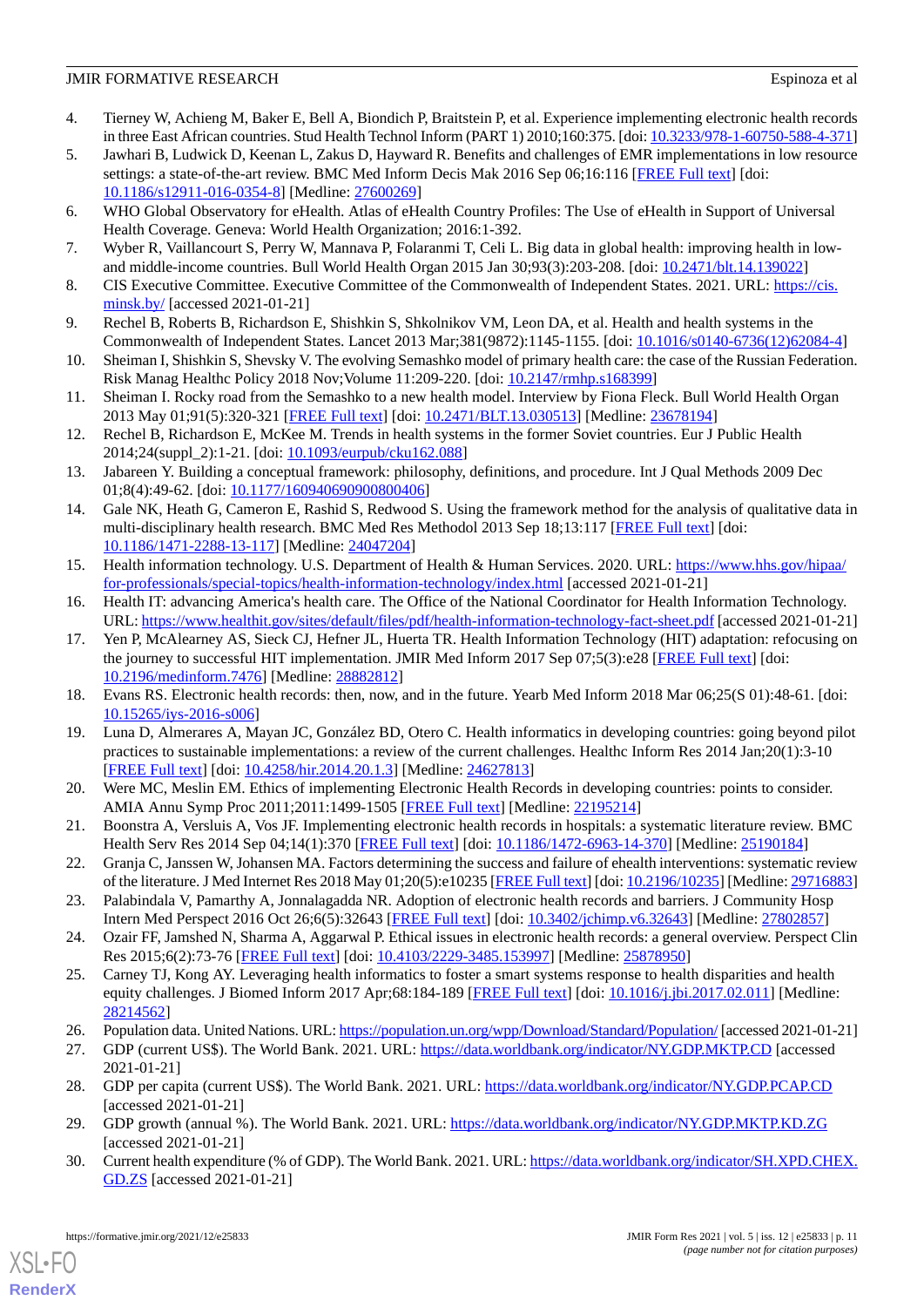- <span id="page-11-1"></span>31. Current health expenditure per capita (current US\$). The World Bank. 2021. URL: [https://data.worldbank.org/indicator/](https://data.worldbank.org/indicator/SH.XPD.CHEX.PC.CD) [SH.XPD.CHEX.PC.CD](https://data.worldbank.org/indicator/SH.XPD.CHEX.PC.CD) [accessed 2021-01-21]
- <span id="page-11-3"></span>32. Physicians (per 1,000 people). The World Bank. 2021. URL:<https://data.worldbank.org/indicator/SH.MED.PHYS.ZS> [accessed 2021-01-21]
- 33. Hospital beds (per 1,000 people). The World Bank. 2021. URL:<https://data.worldbank.org/indicator/SH.MED.BEDS.ZS> [accessed 2021-01-21]
- 34. Global Burden of Disease Study 2015 (GBD 2015) healthcare access and quality index based on amenable mortality 1990–2015. Global Burden of Disease Collaborative Network. 2019. URL: [http://ghdx.healthdata.org/record/ihme-data/](http://ghdx.healthdata.org/record/ihme-data/gbd-2015-healthcare-access-and-quality-index-1990-2015) [gbd-2015-healthcare-access-and-quality-index-1990-2015](http://ghdx.healthdata.org/record/ihme-data/gbd-2015-healthcare-access-and-quality-index-1990-2015) [accessed 2021-01-21]
- <span id="page-11-5"></span><span id="page-11-4"></span>35. Country profiles. International Social Security Association (ISSA). URL:<https://ww1.issa.int/country-profiles> [accessed 2021-01-21]
- <span id="page-11-6"></span>36. Tracking universal health coverage: 2017 Global Monitoring Report. In: World Health Organization and the International Bank for Reconstruction and Development / The World Bank 2017. Geneva: World Health Organization and The World Bank; 2017.
- <span id="page-11-7"></span>37. Out-of-pocket expenditure (% of current health expenditure). The World Bank. 2021. URL: [https://data.worldbank.org/](https://data.worldbank.org/indicator/SH.XPD.OOPC.CH.ZS) [indicator/SH.XPD.OOPC.CH.ZS](https://data.worldbank.org/indicator/SH.XPD.OOPC.CH.ZS) [accessed 2021-01-21]
- 38. Tandon A, Murray C, Lauer J, Evans D. Measuring overall health system performance for 191 countries. EIP/GPE/EQC World Health Organization. URL:<https://www.who.int/healthinfo/paper30.pdf> [accessed 2021-01-21]
- 39. Infant mortality rate the world factbook. Central Intelligence Agency. URL: [https://www.cia.gov/the-world-factbook/](https://www.cia.gov/the-world-factbook/field/infant-mortality-rate/country-comparison) [field/infant-mortality-rate/country-comparison](https://www.cia.gov/the-world-factbook/field/infant-mortality-rate/country-comparison) [accessed 2021-01-21]
- 40. Maternal mortality ratio (per 100 000 live births). World Health Organization. 2021. URL: [https://www.who.int/data/gho/](https://www.who.int/data/gho/data/indicators/indicator-details/GHO/maternal-mortality-ratio-(per-100-000-live-births)) [data/indicators/indicator-details/GHO/maternal-mortality-ratio-\(per-100-000-live-births\)](https://www.who.int/data/gho/data/indicators/indicator-details/GHO/maternal-mortality-ratio-(per-100-000-live-births)) [accessed 2021-01-21]
- 41. Life expectancy and healthy life expectancy. World Health Organization. 2021. URL: [https://www.who.int/data/gho/data/](https://www.who.int/data/gho/data/themes/topics/indicator-groups/indicator-group-details/GHO/life-expectancy-and-healthy-life-expectancy) [themes/topics/indicator-groups/indicator-group-details/GHO/life-expectancy-and-healthy-life-expectancy](https://www.who.int/data/gho/data/themes/topics/indicator-groups/indicator-group-details/GHO/life-expectancy-and-healthy-life-expectancy) [accessed 2021-01-21]
- <span id="page-11-2"></span><span id="page-11-0"></span>42. WHO vaccine-preventable diseases: monitoring system. 2020 global summary. World Health Organization. 2020. URL: [https://apps.who.int/immunization\\_monitoring/globalsummary](https://apps.who.int/immunization_monitoring/globalsummary) [accessed 2021-01-21]
- 43. GBD results tool. Global Health Data Exchange. 2021. URL: [http://ghdx.healthdata.org/](http://ghdx.healthdata.org/gbd-results-tool?params=gbd-api-2019-permalink/825168e248c37b282cc57a0e9ce957e3) [gbd-results-tool?params=gbd-api-2019-permalink/825168e248c37b282cc57a0e9ce957e3](http://ghdx.healthdata.org/gbd-results-tool?params=gbd-api-2019-permalink/825168e248c37b282cc57a0e9ce957e3) [accessed 2021-01-21]
- <span id="page-11-8"></span>44. Naik Y, Baker P, Walker I, Tillmann T, Bash K, Quantz D, et al. The macro-economic determinants of health and health inequalities-umbrella review protocol. Syst Rev 2017 Nov 03;6(1):222 [\[FREE Full text](https://systematicreviewsjournal.biomedcentral.com/articles/10.1186/s13643-017-0616-2)] [doi: [10.1186/s13643-017-0616-2](http://dx.doi.org/10.1186/s13643-017-0616-2)] [Medline: [29100497](http://www.ncbi.nlm.nih.gov/entrez/query.fcgi?cmd=Retrieve&db=PubMed&list_uids=29100497&dopt=Abstract)]
- <span id="page-11-10"></span><span id="page-11-9"></span>45. Kruk M, Gage A, Joseph N, Danaei G, García-Saisó S, Salomon J. Mortality due to low-quality health systems in the universal health coverage era: a systematic analysis of amenable deaths in 137 countries. Lancet 2018 Nov;392(10160):2203-2212. [doi: [10.1016/s0140-6736\(18\)31668-4](http://dx.doi.org/10.1016/s0140-6736(18)31668-4)]
- <span id="page-11-11"></span>46. Rémy V, Zöllner Y, Heckmann U. Vaccination: the cornerstone of an efficient healthcare system. J Mark Access Health Policy 2015;3:10 [[FREE Full text](http://europepmc.org/abstract/MED/27123189)] [doi: [10.3402/jmahp.v3.27041\]](http://dx.doi.org/10.3402/jmahp.v3.27041) [Medline: [27123189](http://www.ncbi.nlm.nih.gov/entrez/query.fcgi?cmd=Retrieve&db=PubMed&list_uids=27123189&dopt=Abstract)]
- <span id="page-11-12"></span>47. Sulmasy LS, López AM, Horwitch CA, ' American College of Physicians Ethics' ProfessionalismHuman Rights Committee. Ethical implications of the electronic health record: in the service of the patient. J Gen Intern Med 2017 Aug;32(8):935-939 [[FREE Full text](http://europepmc.org/abstract/MED/28321550)] [doi: [10.1007/s11606-017-4030-1\]](http://dx.doi.org/10.1007/s11606-017-4030-1) [Medline: [28321550](http://www.ncbi.nlm.nih.gov/entrez/query.fcgi?cmd=Retrieve&db=PubMed&list_uids=28321550&dopt=Abstract)]
- 48. Surveillance and the 'New Normal' of Covid-19: public health, data, and justice. Social Science Research Council. 2021. URL:<https://covid19research.ssrc.org/public-health-surveillance-and-human-rights-network/report/> [accessed 2021-01-21]
- <span id="page-11-13"></span>49. Population ages 0-14 (% of total population). The World Bank. 2019. URL: [https://data.worldbank.org/indicator/SP.POP.](https://data.worldbank.org/indicator/SP.POP.0014.TO.ZS) [0014.TO.ZS](https://data.worldbank.org/indicator/SP.POP.0014.TO.ZS) [accessed 2021-01-21]
- <span id="page-11-14"></span>50. Population ages 15-64 (% of total population). The World Bank. 2019. URL: [https://data.worldbank.org/indicator/SP.POP.](https://data.worldbank.org/indicator/SP.POP.1564.TO.ZS) [1564.TO.ZS](https://data.worldbank.org/indicator/SP.POP.1564.TO.ZS) [accessed 2021-01-21]
- 51. Population ages 65 and above (% of total population). The World Bank. 2019. URL: [https://data.worldbank.org/indicator/](https://data.worldbank.org/indicator/SP.POP.65UP.TO.ZS) [SP.POP.65UP.TO.ZS](https://data.worldbank.org/indicator/SP.POP.65UP.TO.ZS) [accessed 2021-01-21]
- 52. World Urbanization Prospects: the 2018 revision. United Nations, Department of Economic and Social Affairs, Population Division. 2018. URL: <https://population.un.org/wup/Download/> [accessed 2021-01-21]
- <span id="page-11-15"></span>53. Gini index (World Bank estimate). The World Bank. 2021. URL: <https://data.worldbank.org/indicator/SI.POV.GINI> [accessed 2021-01-21]
- <span id="page-11-16"></span>54. Poverty headcount ratio at national poverty lines (% of population). The World Bank. 2021. URL: [https://data.worldbank.org/](https://data.worldbank.org/indicator/SI.POV.NAHC) [indicator/SI.POV.NAHC](https://data.worldbank.org/indicator/SI.POV.NAHC) [accessed 2021-01-21]
- 55. Ivanyna M, Shah A. How close is your government to its people? Worldwide indicators on localization and decentralization. Economics 2014;8(1):1-61. [doi: [10.5018/economics-ejournal.ja.2014-3](http://dx.doi.org/10.5018/economics-ejournal.ja.2014-3)]
- 56. Edelman trust barometer. Edelman. 2020. URL: [https://www.edelman.com/sites/g/files/aatuss191/files/2020-01/](https://www.edelman.com/sites/g/files/aatuss191/files/2020-01/2020%20Edelman%20Trust%20Barometer%20Global%20Report_LIVE.pdf) [2020%20Edelman%20Trust%20Barometer%20Global%20Report\\_LIVE.pdf](https://www.edelman.com/sites/g/files/aatuss191/files/2020-01/2020%20Edelman%20Trust%20Barometer%20Global%20Report_LIVE.pdf) [accessed 2021-01-21]
- 57. Human Development Report 2019. New York: United Nations Development Programme; 2019.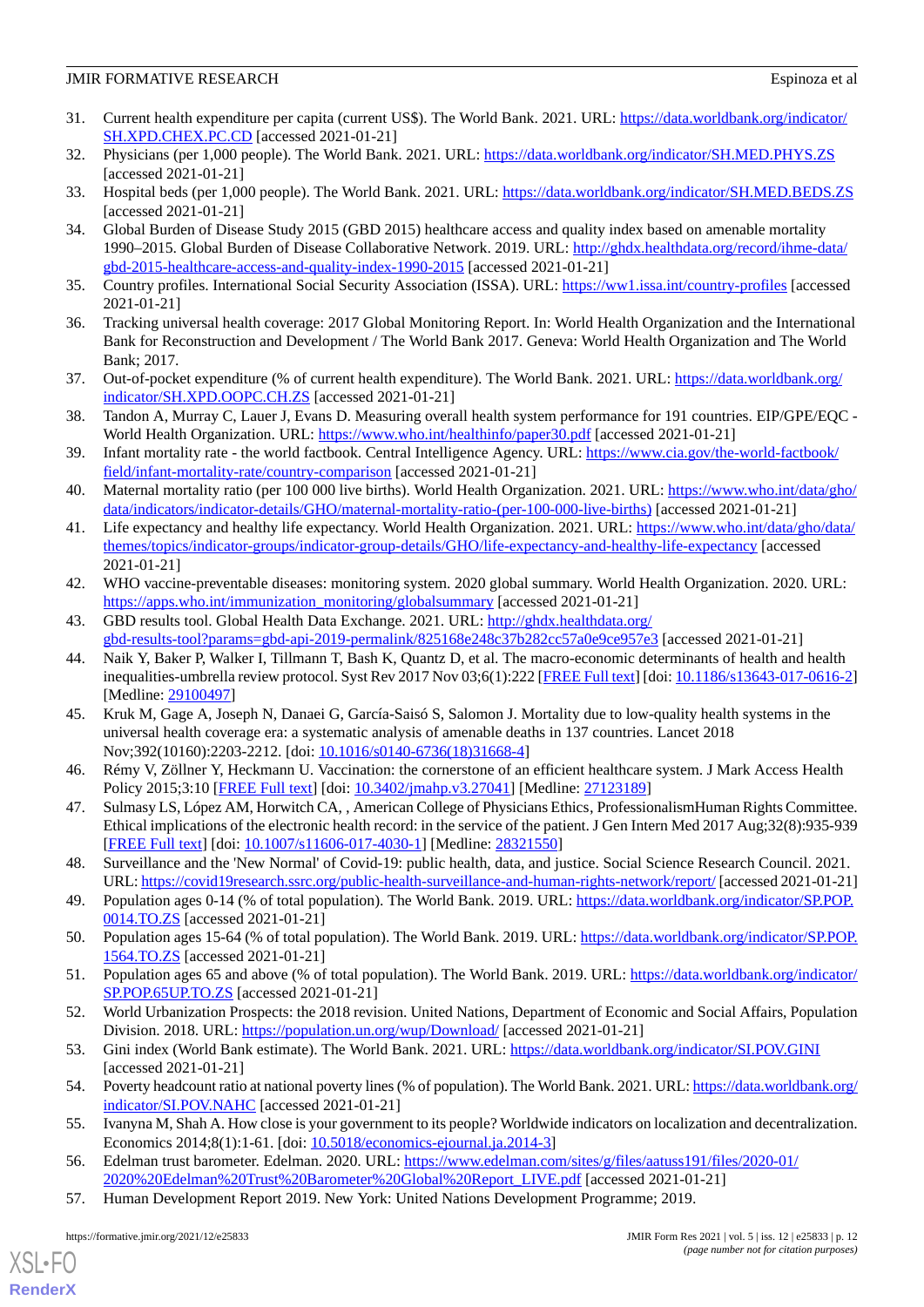- <span id="page-12-8"></span>58. Fixed broadband subscriptions (per 100 people). The World Bank. 2021. URL: [https://data.worldbank.org/indicator/IT.](https://data.worldbank.org/indicator/IT.NET.BBND.P2) [NET.BBND.P2](https://data.worldbank.org/indicator/IT.NET.BBND.P2) [accessed 2021-01-21]
- <span id="page-12-9"></span>59. Access to electricity (% of population). The World Bank. 2021. URL: [https://data.worldbank.org/indicator/EG.ELC.ACCS.](https://data.worldbank.org/indicator/EG.ELC.ACCS.ZS) **[ZS](https://data.worldbank.org/indicator/EG.ELC.ACCS.ZS)** [accessed 2021-01-21]
- <span id="page-12-0"></span>60. Literacy rate, adult total (% of people ages 15 and above). The World Bank. 2020. URL: [https://data.worldbank.org/indicator/](https://data.worldbank.org/indicator/SE.ADT.LITR.ZS) [SE.ADT.LITR.ZS](https://data.worldbank.org/indicator/SE.ADT.LITR.ZS) [accessed 2021-01-20]
- <span id="page-12-1"></span>61. Social media stats worldwide. StatCounter Global Stats. 2021. URL:<https://gs.statcounter.com/social-media-stats>[accessed 2021-01-21]
- <span id="page-12-2"></span>62. Seh AH, Zarour M, Alenezi M, Sarkar AK, Agrawal A, Kumar R, et al. Healthcare data breaches: insights and implications. Healthcare (Basel) 2020 May 13;8(2):133 [\[FREE Full text](https://www.mdpi.com/resolver?pii=healthcare8020133)] [doi: [10.3390/healthcare8020133](http://dx.doi.org/10.3390/healthcare8020133)] [Medline: [32414183\]](http://www.ncbi.nlm.nih.gov/entrez/query.fcgi?cmd=Retrieve&db=PubMed&list_uids=32414183&dopt=Abstract)
- <span id="page-12-3"></span>63. Cost of a data breach report. IBM Security. 2020. URL: [https://www.capita.com/sites/g/files/nginej146/files/2020-08/](https://www.capita.com/sites/g/files/nginej146/files/2020-08/Ponemon-Global-Cost-of-Data-Breach-Study-2020.pdf) [Ponemon-Global-Cost-of-Data-Breach-Study-2020.pdf](https://www.capita.com/sites/g/files/nginej146/files/2020-08/Ponemon-Global-Cost-of-Data-Breach-Study-2020.pdf) [accessed 2021-01-21]
- 64. Knickman J, Snell E. The 2030 problem: caring for aging baby boomers. Health Serv Res 2002 Aug;37(4):849-884 [\[FREE](http://europepmc.org/abstract/MED/12236388) [Full text\]](http://europepmc.org/abstract/MED/12236388) [doi: [10.1034/j.1600-0560.2002.56.x\]](http://dx.doi.org/10.1034/j.1600-0560.2002.56.x) [Medline: [12236388](http://www.ncbi.nlm.nih.gov/entrez/query.fcgi?cmd=Retrieve&db=PubMed&list_uids=12236388&dopt=Abstract)]
- <span id="page-12-4"></span>65. Canizares M, Gignac M, Hogg-Johnson S, Glazier RH, Badley EM. Do baby boomers use more healthcare services than other generations? Longitudinal trajectories of physician service use across five birth cohorts. BMJ Open 2016 Sep 29;6(9):e013276 [\[FREE Full text](https://bmjopen.bmj.com/lookup/pmidlookup?view=long&pmid=27687902)] [doi: [10.1136/bmjopen-2016-013276\]](http://dx.doi.org/10.1136/bmjopen-2016-013276) [Medline: [27687902](http://www.ncbi.nlm.nih.gov/entrez/query.fcgi?cmd=Retrieve&db=PubMed&list_uids=27687902&dopt=Abstract)]
- <span id="page-12-5"></span>66. Villa VM, Wallace SP, Bagdasaryan S, Aranda MP. Hispanic Baby Boomers: health inequities likely to persist in old age. Gerontologist 2012 May;52(2):166-176 [\[FREE Full text\]](http://europepmc.org/abstract/MED/22399578) [doi: [10.1093/geront/gns002](http://dx.doi.org/10.1093/geront/gns002)] [Medline: [22399578](http://www.ncbi.nlm.nih.gov/entrez/query.fcgi?cmd=Retrieve&db=PubMed&list_uids=22399578&dopt=Abstract)]
- <span id="page-12-6"></span>67. Faguet J. Decentralization and governance. World Dev 2014 Jan;53:2-13 [\[FREE Full text](https://doi.org/10.1016/j.worlddev.2013.01.002)] [doi: [10.1016/j.worlddev.2013.01.002](http://dx.doi.org/10.1016/j.worlddev.2013.01.002)]
- <span id="page-12-7"></span>68. Dwicaksono A, Fox AM. Does decentralization improve health system performance and outcomes in low- and middle-income countries? A systematic review of evidence from quantitative studies. Milbank Q 2018 Jun 04;96(2):323-368 [[FREE Full](http://europepmc.org/abstract/MED/29870116) [text](http://europepmc.org/abstract/MED/29870116)] [doi: [10.1111/1468-0009.12327\]](http://dx.doi.org/10.1111/1468-0009.12327) [Medline: [29870116](http://www.ncbi.nlm.nih.gov/entrez/query.fcgi?cmd=Retrieve&db=PubMed&list_uids=29870116&dopt=Abstract)]
- <span id="page-12-11"></span><span id="page-12-10"></span>69. Gille F, Smith S, Mays N. Why public trust in health care systems matters and deserves greater research attention. J Health Serv Res Policy 2015 Jan;20(1):62-64. [doi: [10.1177/1355819614543161\]](http://dx.doi.org/10.1177/1355819614543161) [Medline: [25038059\]](http://www.ncbi.nlm.nih.gov/entrez/query.fcgi?cmd=Retrieve&db=PubMed&list_uids=25038059&dopt=Abstract)
- 70. Obermeyer Z, Powers B, Vogeli C, Mullainathan S. Dissecting racial bias in an algorithm used to manage the health of populations. Science 2019 Oct 25;366(6464):447-453. [doi: [10.1126/science.aax2342](http://dx.doi.org/10.1126/science.aax2342)] [Medline: [31649194](http://www.ncbi.nlm.nih.gov/entrez/query.fcgi?cmd=Retrieve&db=PubMed&list_uids=31649194&dopt=Abstract)]
- <span id="page-12-13"></span><span id="page-12-12"></span>71. Mackert M, Mabry-Flynn A, Champlin S, Donovan EE, Pounders K. Health literacy and health information technology adoption: the potential for a new digital divide. J Med Internet Res 2016 Oct 04;18(10):e264 [\[FREE Full text](http://www.jmir.org/2016/10/e264/)] [doi: [10.2196/jmir.6349](http://dx.doi.org/10.2196/jmir.6349)] [Medline: [27702738](http://www.ncbi.nlm.nih.gov/entrez/query.fcgi?cmd=Retrieve&db=PubMed&list_uids=27702738&dopt=Abstract)]
- <span id="page-12-14"></span>72. Vásquez I, Porčnik T. The Human Freedom Index 2019. Washington: Cato Institute; 2019.
- <span id="page-12-15"></span>73. Carroll A, Quinn S. Forced Out: LGBT People in Armenia - Report on ILGA-Europe/COC Fact-finding Mission. Belgium: ILGA-Europe; 2009:1-82.
- <span id="page-12-16"></span>74. Bollyky T, Templin T, Cohen M, Schoder D, Dieleman J, Wigley S. The relationships between democratic experience, adult health, and cause-specific mortality in 170 countries between 1980 and 2016: an observational analysis. Lancet 2019 Apr;393(10181):1628-1640. [doi: [10.1016/s0140-6736\(19\)30235-1](http://dx.doi.org/10.1016/s0140-6736(19)30235-1)]
- 75. Bollyky TJ. Democracy matters in global health. Council on Foreign Relations. 2019. URL: [https://www.cfr.org/article/](https://www.cfr.org/article/democracy-matters-global-health) [democracy-matters-global-health](https://www.cfr.org/article/democracy-matters-global-health) [accessed 2021-01-21]
- <span id="page-12-17"></span>76. Pinzon-Rondon AM, Attaran A, Botero JC, Ruiz-Sternberg AM. Association of rule of law and health outcomes: an ecological study. BMJ Open 2015 Oct 29;5(10):e007004 [[FREE Full text\]](https://bmjopen.bmj.com/lookup/pmidlookup?view=long&pmid=26515684) [doi: [10.1136/bmjopen-2014-007004](http://dx.doi.org/10.1136/bmjopen-2014-007004)] [Medline: [26515684](http://www.ncbi.nlm.nih.gov/entrez/query.fcgi?cmd=Retrieve&db=PubMed&list_uids=26515684&dopt=Abstract)]
- <span id="page-12-19"></span><span id="page-12-18"></span>77. Dingake OB. The rule of law as a social determinant of health. Health Hum Rights 2017 Dec;19(2):295-298 [[FREE Full](http://europepmc.org/abstract/MED/29302183) [text](http://europepmc.org/abstract/MED/29302183)] [Medline: [29302183](http://www.ncbi.nlm.nih.gov/entrez/query.fcgi?cmd=Retrieve&db=PubMed&list_uids=29302183&dopt=Abstract)]
- <span id="page-12-20"></span>78. Gómez EJ. Civil society in global health policymaking: a critical review. Global Health 2018 Jul 25;14(1):73 [[FREE Full](https://globalizationandhealth.biomedcentral.com/articles/10.1186/s12992-018-0393-2) [text](https://globalizationandhealth.biomedcentral.com/articles/10.1186/s12992-018-0393-2)] [doi: [10.1186/s12992-018-0393-2\]](http://dx.doi.org/10.1186/s12992-018-0393-2) [Medline: [30045738](http://www.ncbi.nlm.nih.gov/entrez/query.fcgi?cmd=Retrieve&db=PubMed&list_uids=30045738&dopt=Abstract)]
- <span id="page-12-21"></span>79. Freedom in the world research methodology. Freedom House. 2021. URL: [https://freedomhouse.org/reports/freedom-world/](https://freedomhouse.org/reports/freedom-world/freedom-world-research-methodology) [freedom-world-research-methodology](https://freedomhouse.org/reports/freedom-world/freedom-world-research-methodology) [accessed 2021-01-21]
- <span id="page-12-22"></span>80. Electronic health privacy and security in developing countries and humanitarian operations. The London School of Economics and Political Science. URL: <https://personal.lse.ac.uk/martinak/ehealth.pdf> [accessed 2021-01-21]
- <span id="page-12-23"></span>81. Adler-Milstein J, Jha AK. HITECH act drove large gains in hospital electronic health record adoption. Health Aff (Millwood) 2017 Aug 01;36(8):1416-1422. [doi: [10.1377/hlthaff.2016.1651](http://dx.doi.org/10.1377/hlthaff.2016.1651)] [Medline: [28784734](http://www.ncbi.nlm.nih.gov/entrez/query.fcgi?cmd=Retrieve&db=PubMed&list_uids=28784734&dopt=Abstract)]
- 82. Gold M, Mc L. Assessing HITECH implementation and lessons: 5 years later. Milbank Q 2016 Sep;94(3):654-687 [\[FREE](http://europepmc.org/abstract/MED/27620687) [Full text\]](http://europepmc.org/abstract/MED/27620687) [doi: [10.1111/1468-0009.12214](http://dx.doi.org/10.1111/1468-0009.12214)] [Medline: [27620687](http://www.ncbi.nlm.nih.gov/entrez/query.fcgi?cmd=Retrieve&db=PubMed&list_uids=27620687&dopt=Abstract)]
- 83. Countries and territories Freedom scores. Freedom House. 2021. URL: [https://freedomhouse.org/countries/nations-transit/](https://freedomhouse.org/countries/nations-transit/scores) [scores](https://freedomhouse.org/countries/nations-transit/scores) [accessed 2021-01-21]
- 84. Guilfoyle R, Morzycki AD, Saleh A. What makes global healthcare partnerships successful? A systematic review. Glob Public Health 2021 Mar 09:1-10. [doi: [10.1080/17441692.2021.1892795](http://dx.doi.org/10.1080/17441692.2021.1892795)] [Medline: [33689576\]](http://www.ncbi.nlm.nih.gov/entrez/query.fcgi?cmd=Retrieve&db=PubMed&list_uids=33689576&dopt=Abstract)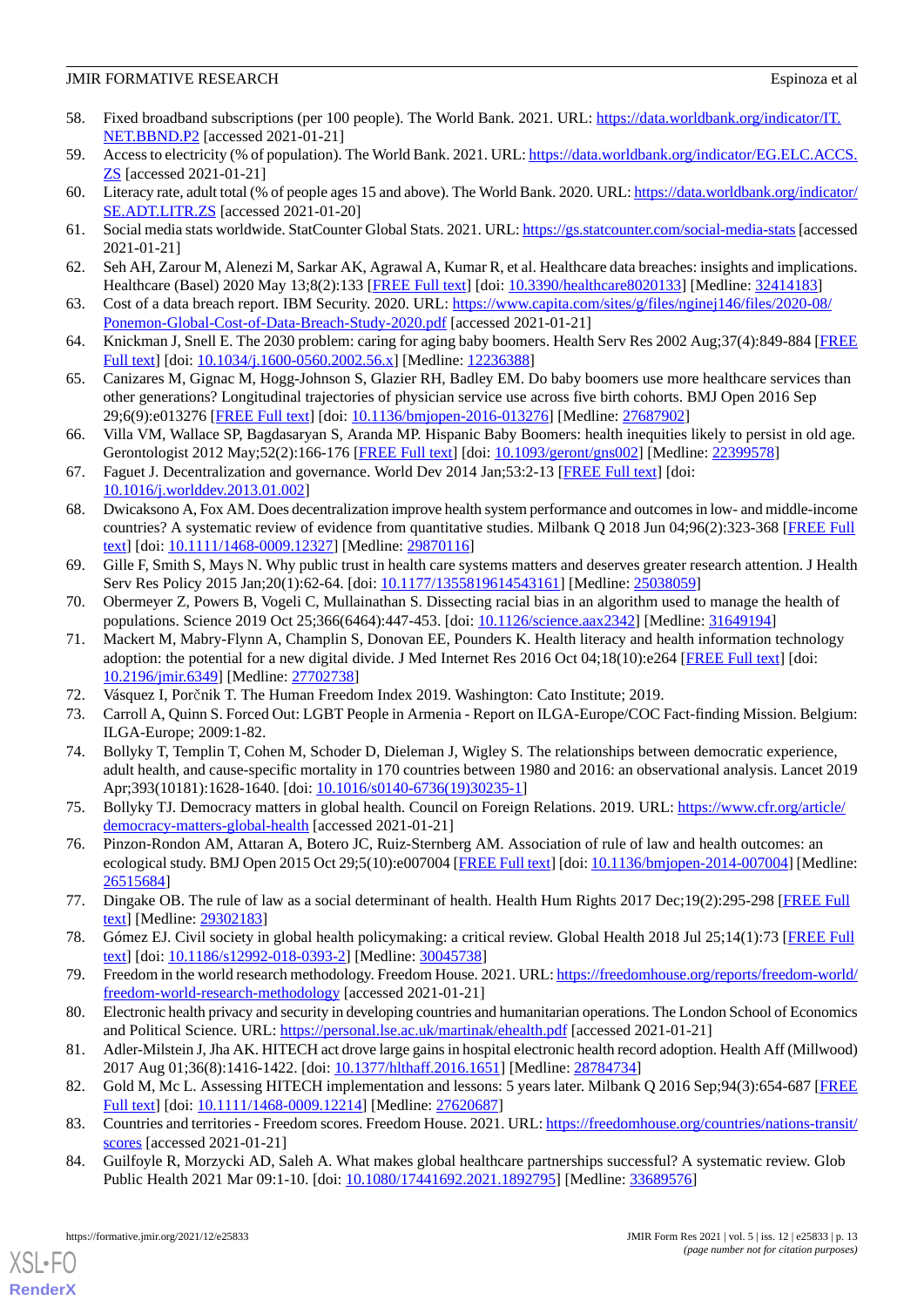- <span id="page-13-0"></span>85. Wagner JP, Schroeder AD, Espinoza JC, Hiatt JR, Mellinger JD, Cusick RA, et al. Global outreach using a systematic, competency-based training paradigm for inguinal hernioplasty. JAMA Surg 2017 Jan 01;152(1):66-73. [doi: [10.1001/jamasurg.2016.3323](http://dx.doi.org/10.1001/jamasurg.2016.3323)] [Medline: [27706482](http://www.ncbi.nlm.nih.gov/entrez/query.fcgi?cmd=Retrieve&db=PubMed&list_uids=27706482&dopt=Abstract)]
- <span id="page-13-1"></span>86. Christopher S, Watts V, McCormick AK, Young S. Building and maintaining trust in a community-based participatory research partnership. Am J Public Health 2008 Aug;98(8):1398-1406. [doi: [10.2105/AJPH.2007.125757](http://dx.doi.org/10.2105/AJPH.2007.125757)] [Medline: [18556605](http://www.ncbi.nlm.nih.gov/entrez/query.fcgi?cmd=Retrieve&db=PubMed&list_uids=18556605&dopt=Abstract)]
- <span id="page-13-3"></span><span id="page-13-2"></span>87. Frearson A. Partnership self-assessment toolkit: a practical guide to creating and maintaining successful partnerships. East Leeds Primary Care Trust. 2002. URL: [https://iapo.org.uk/sites/default/files/current/resources/](https://iapo.org.uk/sites/default/files/current/resources/LHAZ_Partnership_selfassessment_toolkit.pdf) [LHAZ\\_Partnership\\_selfassessment\\_toolkit.pdf](https://iapo.org.uk/sites/default/files/current/resources/LHAZ_Partnership_selfassessment_toolkit.pdf) [accessed 2021-01-20]
- <span id="page-13-4"></span>88. Yarmoshuk AN, Guantai AN, Mwangu M, Cole DC, Zarowsky C. What makes International Global Health University partnerships higher-value? An examination of partnership types and activities favoured at four East African universities. Ann Glob Health 2018 Apr 30;84(1):139-150 [[FREE Full text](https://annalsofglobalhealth.org/articles/10.29024/aogh.20)] [doi: [10.29024/aogh.20\]](http://dx.doi.org/10.29024/aogh.20) [Medline: [30873772](http://www.ncbi.nlm.nih.gov/entrez/query.fcgi?cmd=Retrieve&db=PubMed&list_uids=30873772&dopt=Abstract)]
- 89. Shiffman J, Quissell K, Schmitz HP, Pelletier DL, Smith SL, Berlan D, et al. A framework on the emergence and effectiveness of global health networks. Health Policy Plan 2016 Apr 29;31 Suppl 1(suppl 1):i3-16 [[FREE Full text](http://europepmc.org/abstract/MED/26318679)] [doi: [10.1093/heapol/czu046](http://dx.doi.org/10.1093/heapol/czu046)] [Medline: [26318679\]](http://www.ncbi.nlm.nih.gov/entrez/query.fcgi?cmd=Retrieve&db=PubMed&list_uids=26318679&dopt=Abstract)
- <span id="page-13-5"></span>90. Singh H, Sittig DF. Measuring and improving patient safety through health information technology: the Health IT Safety Framework. BMJ Qual Saf 2016 Apr 14;25(4):226-232 [[FREE Full text](http://qualitysafety.bmj.com/lookup/pmidlookup?view=long&pmid=26369894)] [doi: [10.1136/bmjqs-2015-004486\]](http://dx.doi.org/10.1136/bmjqs-2015-004486) [Medline: [26369894](http://www.ncbi.nlm.nih.gov/entrez/query.fcgi?cmd=Retrieve&db=PubMed&list_uids=26369894&dopt=Abstract)]
- <span id="page-13-6"></span>91. Gray K, Sockolow P. Conceptual models in health informatics research: a literature review and suggestions for development. JMIR Med Inform 2016 Feb 24;4(1):e7 [\[FREE Full text\]](https://medinform.jmir.org/2016/1/e7/) [doi: [10.2196/medinform.5021](http://dx.doi.org/10.2196/medinform.5021)] [Medline: [26912288](http://www.ncbi.nlm.nih.gov/entrez/query.fcgi?cmd=Retrieve&db=PubMed&list_uids=26912288&dopt=Abstract)]
- <span id="page-13-7"></span>92. Green HE. Use of theoretical and conceptual frameworks in qualitative research. Nurse Res 2014 Jul;21(6):34-38. [doi: [10.7748/nr.21.6.34.e1252](http://dx.doi.org/10.7748/nr.21.6.34.e1252)] [Medline: [25059086\]](http://www.ncbi.nlm.nih.gov/entrez/query.fcgi?cmd=Retrieve&db=PubMed&list_uids=25059086&dopt=Abstract)
- <span id="page-13-8"></span>93. Wiehe SE, Rosenman MB, Chartash D, Lipscomb ER, Nelson TL, Magee LA, et al. A solutions-based approach to building data-sharing partnerships. EGEMS (Wash DC) 2018 Aug 22;6(1):20 [[FREE Full text](http://europepmc.org/abstract/MED/30155508)] [doi: [10.5334/egems.236\]](http://dx.doi.org/10.5334/egems.236) [Medline: [30155508](http://www.ncbi.nlm.nih.gov/entrez/query.fcgi?cmd=Retrieve&db=PubMed&list_uids=30155508&dopt=Abstract)]
- <span id="page-13-10"></span><span id="page-13-9"></span>94. Tarhan AK, Garousi V, Turetken O, Söylemez M, Garossi S. Maturity assessment and maturity models in health care: a multivocal literature review. Digit Health 2020 Apr 01;6:2055207620914772 [\[FREE Full text\]](https://journals.sagepub.com/doi/10.1177/2055207620914772?url_ver=Z39.88-2003&rfr_id=ori:rid:crossref.org&rfr_dat=cr_pub%3dpubmed) [doi: [10.1177/2055207620914772\]](http://dx.doi.org/10.1177/2055207620914772) [Medline: [32426151\]](http://www.ncbi.nlm.nih.gov/entrez/query.fcgi?cmd=Retrieve&db=PubMed&list_uids=32426151&dopt=Abstract)
- <span id="page-13-11"></span>95. Gravlee C. Systemic racism, chronic health inequities, and COVID-19: a syndemic in the making? Am J Hum Biol 2020 Sep;32(5):e23482 [\[FREE Full text](http://europepmc.org/abstract/MED/32754945)] [doi: [10.1002/ajhb.23482](http://dx.doi.org/10.1002/ajhb.23482)] [Medline: [32754945](http://www.ncbi.nlm.nih.gov/entrez/query.fcgi?cmd=Retrieve&db=PubMed&list_uids=32754945&dopt=Abstract)]
- <span id="page-13-12"></span>96. FitzGerald C, Hurst S. Implicit bias in healthcare professionals: a systematic review. BMC Med Ethics 2017 Mar 01;18(1):19 [[FREE Full text](https://bmcmedethics.biomedcentral.com/articles/10.1186/s12910-017-0179-8)] [doi: [10.1186/s12910-017-0179-8\]](http://dx.doi.org/10.1186/s12910-017-0179-8) [Medline: [28249596](http://www.ncbi.nlm.nih.gov/entrez/query.fcgi?cmd=Retrieve&db=PubMed&list_uids=28249596&dopt=Abstract)]
- 97. Blair IV, Steiner J, Havranek E. Unconscious (implicit) bias and health disparities: where do we go from here? Perm J 2011;15(2):71-78 [[FREE Full text](http://europepmc.org/abstract/MED/21841929)] [Medline: [21841929](http://www.ncbi.nlm.nih.gov/entrez/query.fcgi?cmd=Retrieve&db=PubMed&list_uids=21841929&dopt=Abstract)]
- 98. Lewinter KE, Hudson SM, Kysh L, Lara M, Betz CL, Espinoza J. Reconsidering reviews: the role of scoping reviews in digital medicine and pediatrics. NPJ Digit Med 2020 Dec 10;3(1):158 [\[FREE Full text](https://doi.org/10.1038/s41746-020-00368-2)] [doi: [10.1038/s41746-020-00368-2](http://dx.doi.org/10.1038/s41746-020-00368-2)] [Medline: [33303889](http://www.ncbi.nlm.nih.gov/entrez/query.fcgi?cmd=Retrieve&db=PubMed&list_uids=33303889&dopt=Abstract)]

#### **Abbreviations**

**CIS:** Commonwealth of Independent States **EHR:** electronic health record **GBD:** Global Burden of Disease **GDP:** gross domestic product **HIT:** health information technology **LMIC:** low- and middle-income country **WHO:** World Health Organization

*Edited by C Lovis; submitted 29.01.21; peer-reviewed by K Fuji, M Salman; comments to author 23.05.21; revised version received 30.06.21; accepted 10.10.21; published 08.12.21*

*Please cite as:*

*Espinoza J, Sikder AT, Dickhoner J, Lee T Assessing Health Data Security Risks in Global Health Partnerships: Development of a Conceptual Framework JMIR Form Res 2021;5(12):e25833 URL: <https://formative.jmir.org/2021/12/e25833> doi: [10.2196/25833](http://dx.doi.org/10.2196/25833) PMID:*